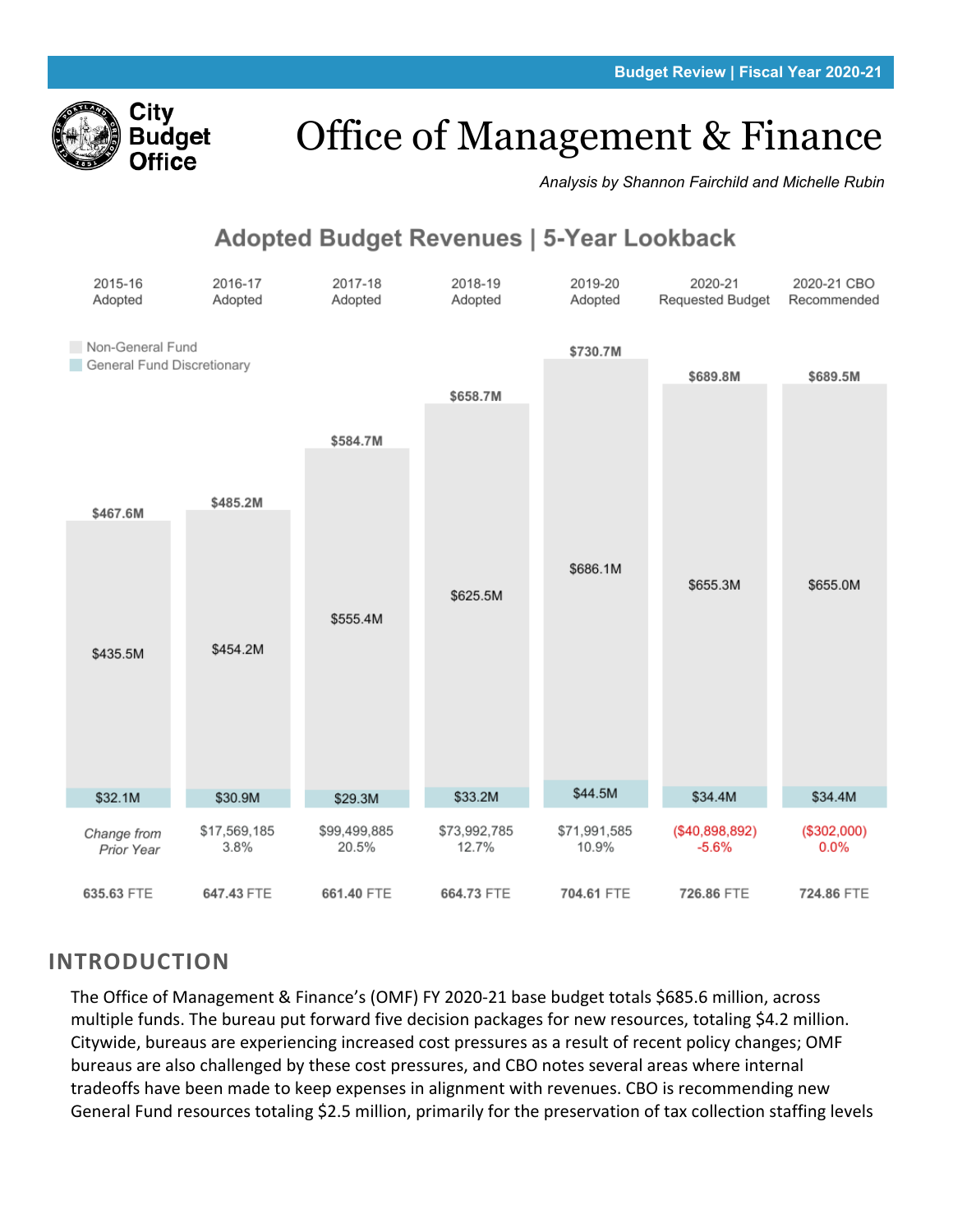and for investment in an enterprise asset management system.

## **BASE BUDGET KEY ISSUES**

### **Centralized Initiatives Producing Citywide Cost Pressures**

As a centralized service provider, the Office of Management & Finance (OMF) has a governance and oversight role that often involves implementing policies that have operational or fiscal impacts to bureaus across the City. Recently, the confluence of several policy shifts implemented by OMF has led to substantially increased cost pressures across the City in the tens of millions of dollars. As [noted last year](https://www.portlandoregon.gov/cbo/article/714618#page=2)<sup>[1](#page-1-0)</sup>, policy changes from the Bureau of Human Resources created new personnel costs and cost exposure across all City bureaus; these pressures remain in the current year, and are discussed in more detail below. FY 2020-21 is also the first year that the Blended Rate for office space in the downtown core will be in effect. The implementation of this new rate structure has been anticipated for some time, and the full costs of the debt service on the Portland Building and for  $4<sup>th</sup>$  & Montgomery are being spread to bureaus based on this new rate model. The impact of these higher rent costs has proven to be quite substantial for many bureaus as they must identify internal tradeoffs to either absorb the costs or pass them on through rate or fee recovery models. Questions remain as to whether this model should be kept in place after an initial two-year pilot.

#### **Increased Personnel Cost Pressures**

The Bureau of Human Resources (BHR) provides centralized support to City employees and employment processes. They have led the implementation of several Citywide initiatives over the past two years, all of which are related and directly impact how the City's approximately 1,600 non-represented employees are classified and compensated. These efforts include:

- Conclusion of the **Classification and Compensation Study** which sought to update classifications to improve employee recruitment and evaluation, clarify the duties of professional and technical career tracks, identify positions with supervisory responsibilities, and update compensation ranges.
	- o Effective December 2018, the new classification structure reduced the total number of classifications Citywide from around 400 to about 100 and widened both the higher and lower ends of the pay bands for all classifications. The classification ranges were not tied to a comparison with market rates or other published pay schedules for comparator jurisdictions.
- Implementation of the **Oregon's Equal Pay Act (House Bill 2005)** which included a statistical analysis that attempted to determine employees' "justifiable wage" and made proactive increases to employees pay. The Pay Equity law allows for only certain bonified factors to explain differences in pay for employees in the same classification.
- Piloting of a new **Enterprise-wide Merit System** to minimize inconsistencies in the personnel evaluation process and the possibility of pay inequities going forward.

CBO provided analysis last year showing that the first-year impact of the wider compensation bands was likely \$3.3 million across bureaus, due to the approximately 600 non-represented employees who were no longer at the top of their compensation range, and therefore newly eligible for merit pay increases. CBO also performed analysis on BHR's proactive pay equity wage changes (initiated in late December of [2](#page-1-1)018) that suggested the initial Citywide impact was approximately \$3.7 million<sup>2</sup>. These changes, in

<span id="page-1-0"></span><sup>1</sup> <https://www.portlandoregon.gov/cbo/article/714618#page=2>

<span id="page-1-1"></span> $2$  The impact to General Fund bureaus was approximately \$1.4 million; General Fund bureaus received Current Appropriation Level adjustments in FY 2019-20 budget development for General Fund-backed positions that received pay equity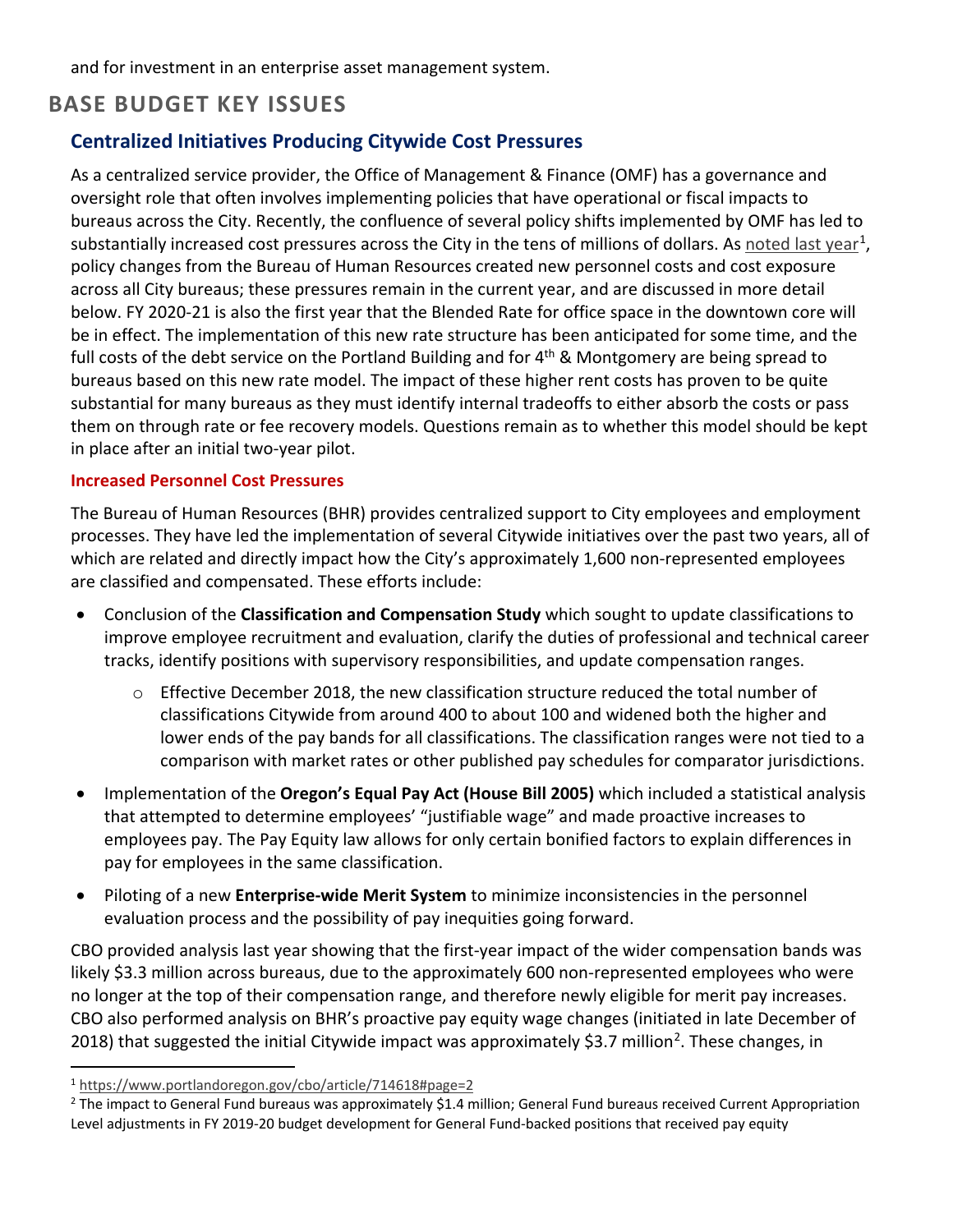addition to cost of living increases, are reflected in the increased growth curve for median nonrepresented hourly wages in the last year.



A comparison of total employer costs for personnel (including wage-driven benefits) over the first six months of FY 2018-19 and the first six months of FY 2019-20 also confirms that personnel costs are indeed rising quickly. Total employer costs (including benefits) have increased by over 12% over the prior year, with only slight increases in total staffing levels. This increase is notable given that the data includes the offsetting impact of decreases in wages that occur annually with retirements or attrition of longertenured employees.



Citywide costs for non-represented staff have spiked 12.4% over last year

Cost increases from these policy changes have affected bureaus differently, depending on factors such as: the number of employees that were formerly at the top of their compensation ranges; the incidence of pay equity changes; and the bureau's current merit award allocation practices.

adjustments.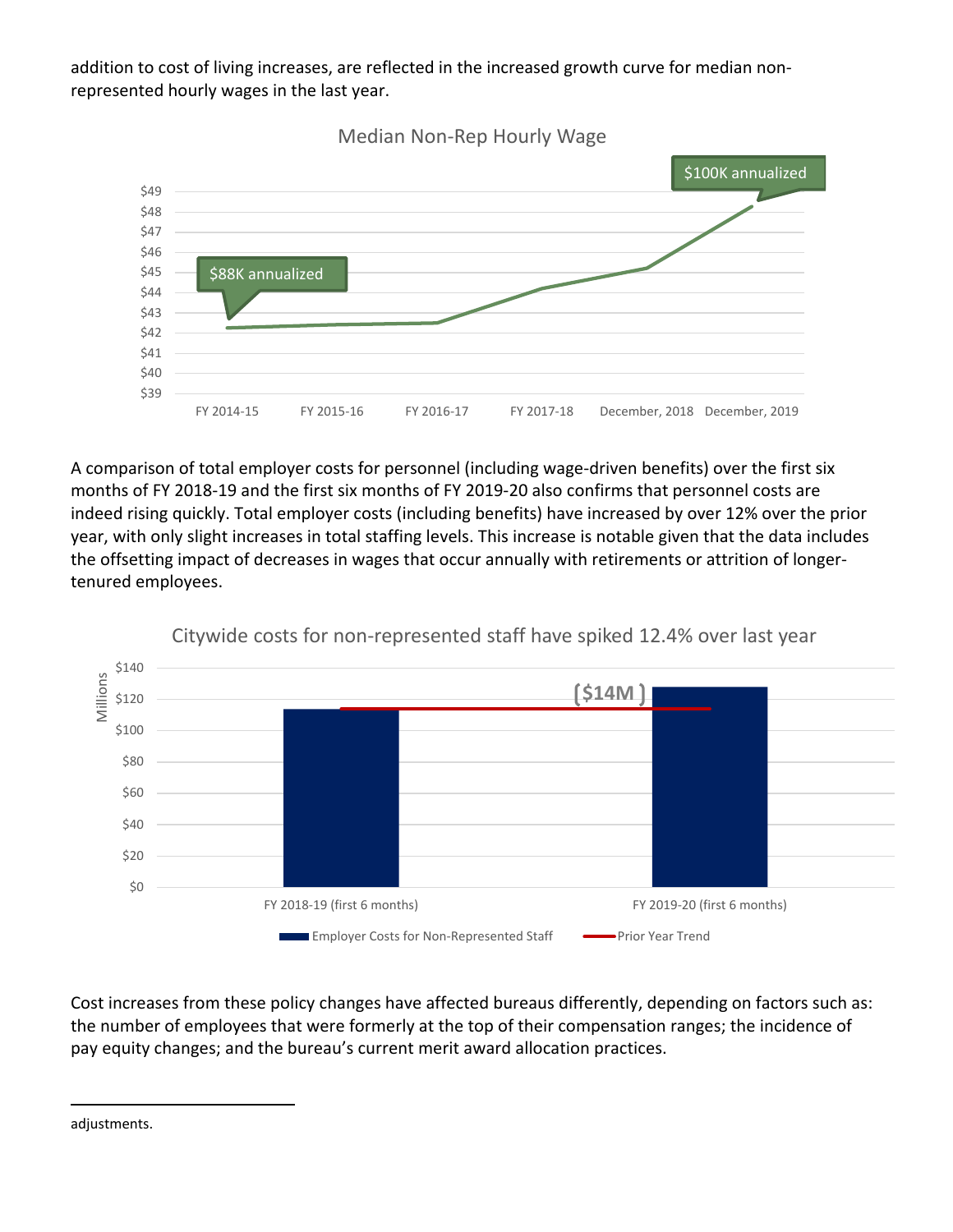

Average Non-Rep Wage Increase by Bureau (Dec 2018 -Dec 2019)

The year-one impacts of these policy changes have been significant, and will compound in coming years, especially if the current norm of awarding the maximum merit increase award of 4.1% to the majority of non-represented employees until they reach top-of-range continues. The combination of this practice, the wider compensation bands, and preemptory pay equity wage increases have, in combination, exposed the City to large prospective cumulative costs in the coming years, as shown in the chart below.



Maximum potential impact of these changes is \$51 million Citywide

Rising personnel costs are creating pressure in bureau budgets Citywide and will create tradeoffs between service provision and rising costs for existing staff. Bureaus have differing levels of cost exposure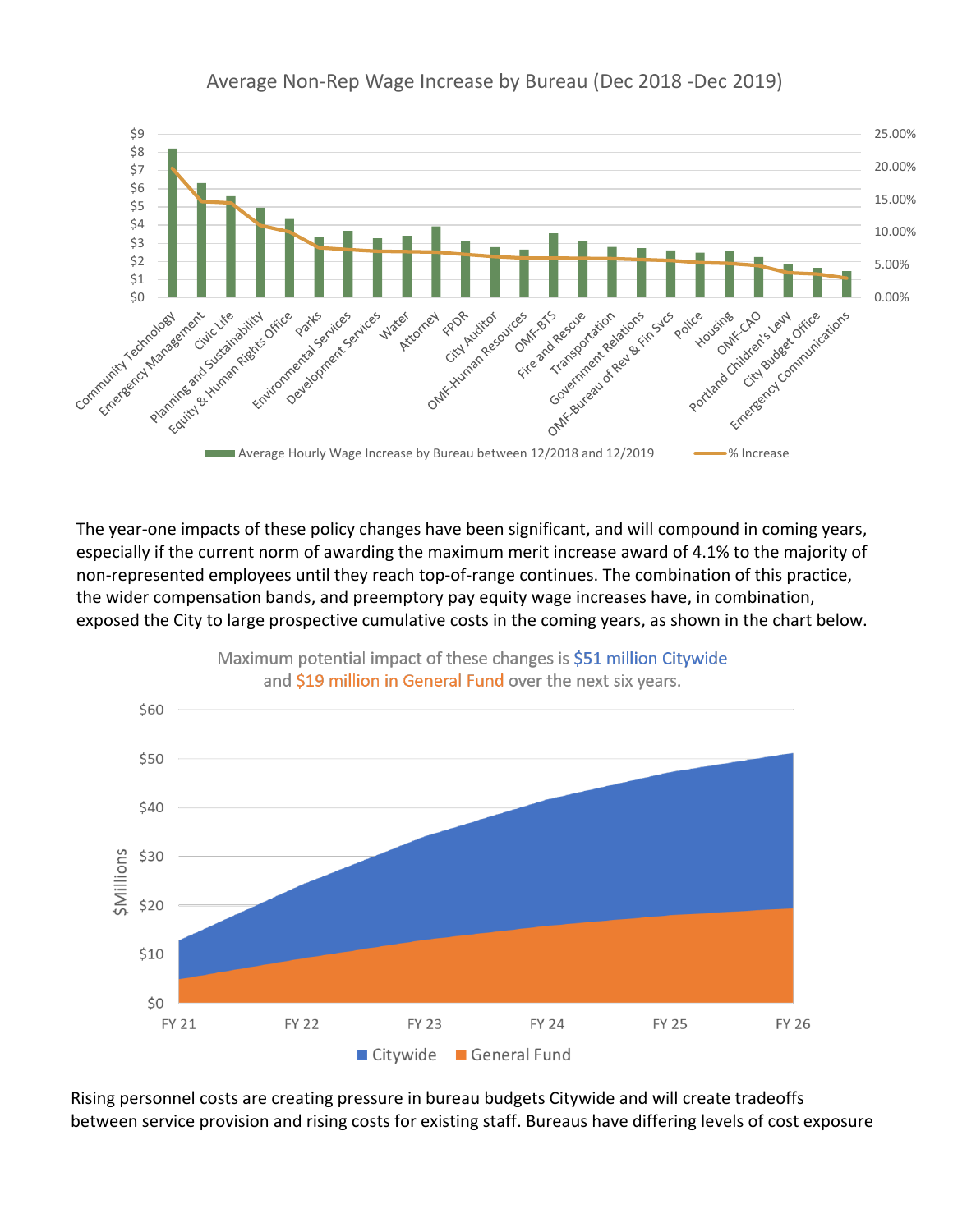and ability to adjust to rising personnel costs. Bureau managers also have less authority to manage personnel costs; in an effort to ensure compliance with the Pay Equity law, BHR has taken a proactive role in determining what salary range can be offered to all employees upon hire or promotion.

The average annual salary of a non-represented employee is now over \$100,000, and total average peremployee costs to the City exceed \$140,000 including benefits like retirement and healthcare. Large questions remain about how to best ensure that 1) non-represented employees are compensated fairly for their work and 2) the City can mitigate burgeoning personnel cost such that service levels can be preserved and layoffs can be avoided in the coming years.

On January 22, 2020, The Mayor's Office issued updated guidance for FY 2020-21 that will:

- 1. restrict merit pay increases to 2%,
- 2. freeze the top of compensation bands for one-year, and
- 3. limit percentage-based cost of living adjustments to the first \$100,000 of salary earnings. Employees earning more than \$100,000 in annual salary will receive a fixed cost of living amount totaling \$2,900.

These efforts are a critical first step toward mitigating the City's total exposure to rapidly rising personnel costs. Given the significance of the recent personnel cost increases and the complex factors that limit bureau's flexibility to address these changes, Council may want direct BHR, CBO, and the City Attorney's Office to explore longer term and wholesale changes in its overall approach to merit pay, cost of living increases, and its approach to compliance with the Oregon Equal Pay Act. Some potential options to consider include:

- Continue to refine the City's compliance methodology for the Oregon Equal Pay Act. The City took steps to come into full compliance with the Oregon Equal Pay Act by the January 1, 2019 effective date, well ahead of many other jurisdictions. This reflects the City's commitment to equal pay for equal work, both as a moral principle and as a legal obligation. The City should now continue to refine its equal pay analyses, to ensure that accurate data is being utilized. The City should also continue to work toward more precise determinations of what positions are performing comparable work within and across bureaus, to provide maximum flexibility to hiring managers while ensuring continued legal compliance.
- **EXTERGHT Consider reducing the maximum allowable merit pay increase from 4.1% on a more permanent** basis, or otherwise ensure that merit increases across the City follow a more traditional bell curve distribution. The first year of implementation of SuccessFactors will provide additional data points on where additional guidance to bureaus may be most useful.
- **FIM** Freeze the top of compensation ranges for several more years and commit to performing a total compensation analysis that compares City compensation practices with the private sector or to comparable jurisdictions.

#### **Increased Facilities Cost Pressures**

In 2015, the City Council authorized OMF to move forward with a "blended rate" approach to charging bureaus for office space in the downtown core. The purpose of the blended rate as proposed was to eliminate variations across bureaus for office space. An outcome of this policy decision was that the substantial debt service payments for major facilities projects (i.e. the Portland Building reconstruction project and the 4<sup>th</sup> & Montgomery project) were spread across more payers.

With work on the reconstructed Portland Building near-complete and payments to PSU for the 4<sup>th</sup> &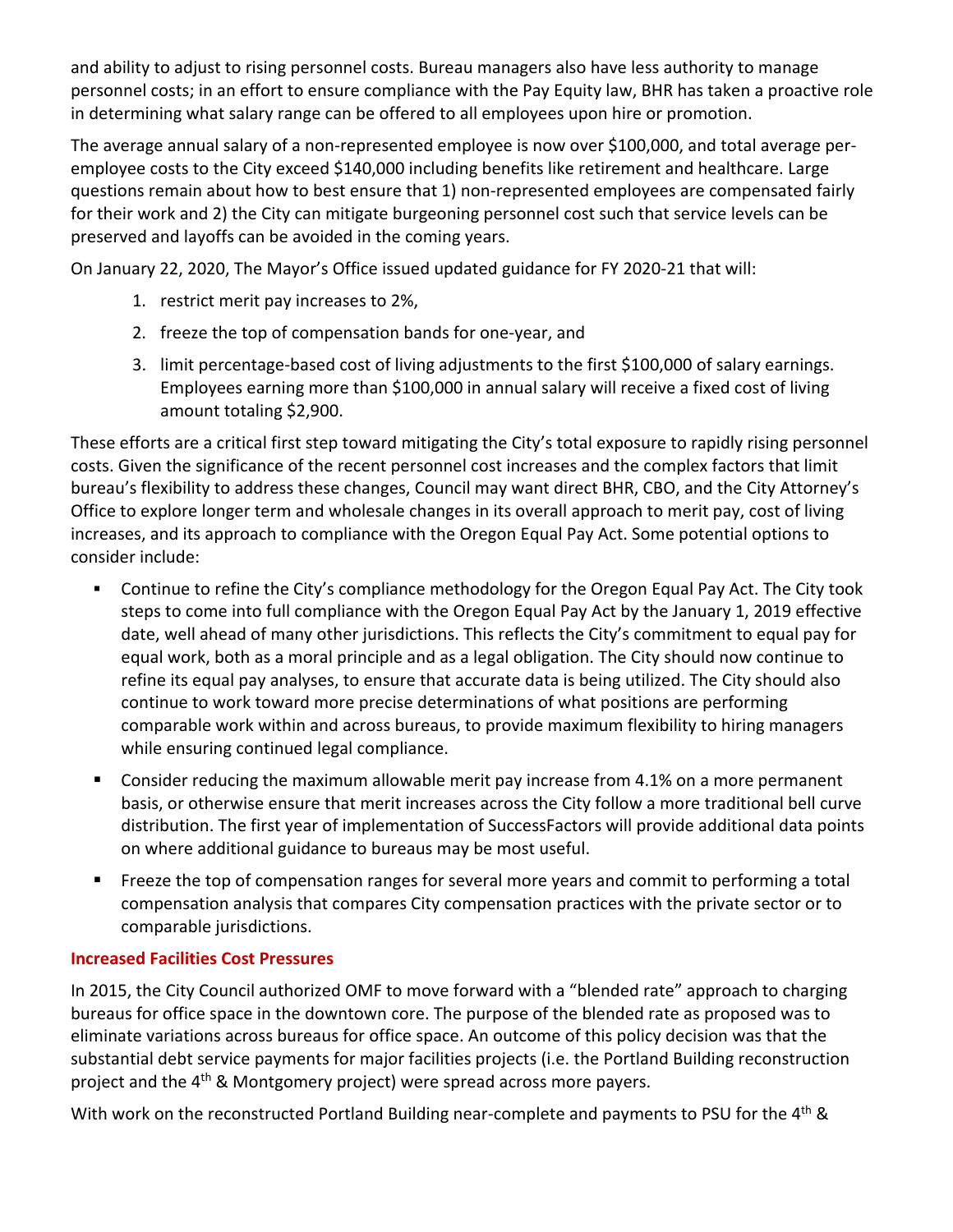Montgomery building processed, OMF has based its higher "blended" rate for office space in its charges to bureaus for downtown office space. Across the City, bureaus are paying about \$14 million more for office space than they were last year. Of this total impact, about \$11.2 million is attributable to debt service costs for the Portland Building and  $4<sup>th</sup>$  & Montgomery spread via the Blended Rate.



OMF has been modeling these cost increases and sharing information with payers for several years, but the total cost increase has put pressure on bureaus budgets. General Fund bureaus received current appropriation level adjustments totaling \$5.3 million for the General Fund-backed portion of their budgets, per Council direction, but there are significant impacts in other areas. The Bureau of Transportation, Bureau of Development Services, Office of Management & Finance, Parks<sup>[3](#page-5-0)</sup>, Water Bureau, and Bureau of Environmental Services all experienced substantial cost increases that were not offset by new resources and are creating significant trade-offs within bureau budgets.

<span id="page-5-0"></span><sup>&</sup>lt;sup>3</sup> Both OMF and Parks have substantial portions of their General Fund budgets that are not backed by discretionary resources.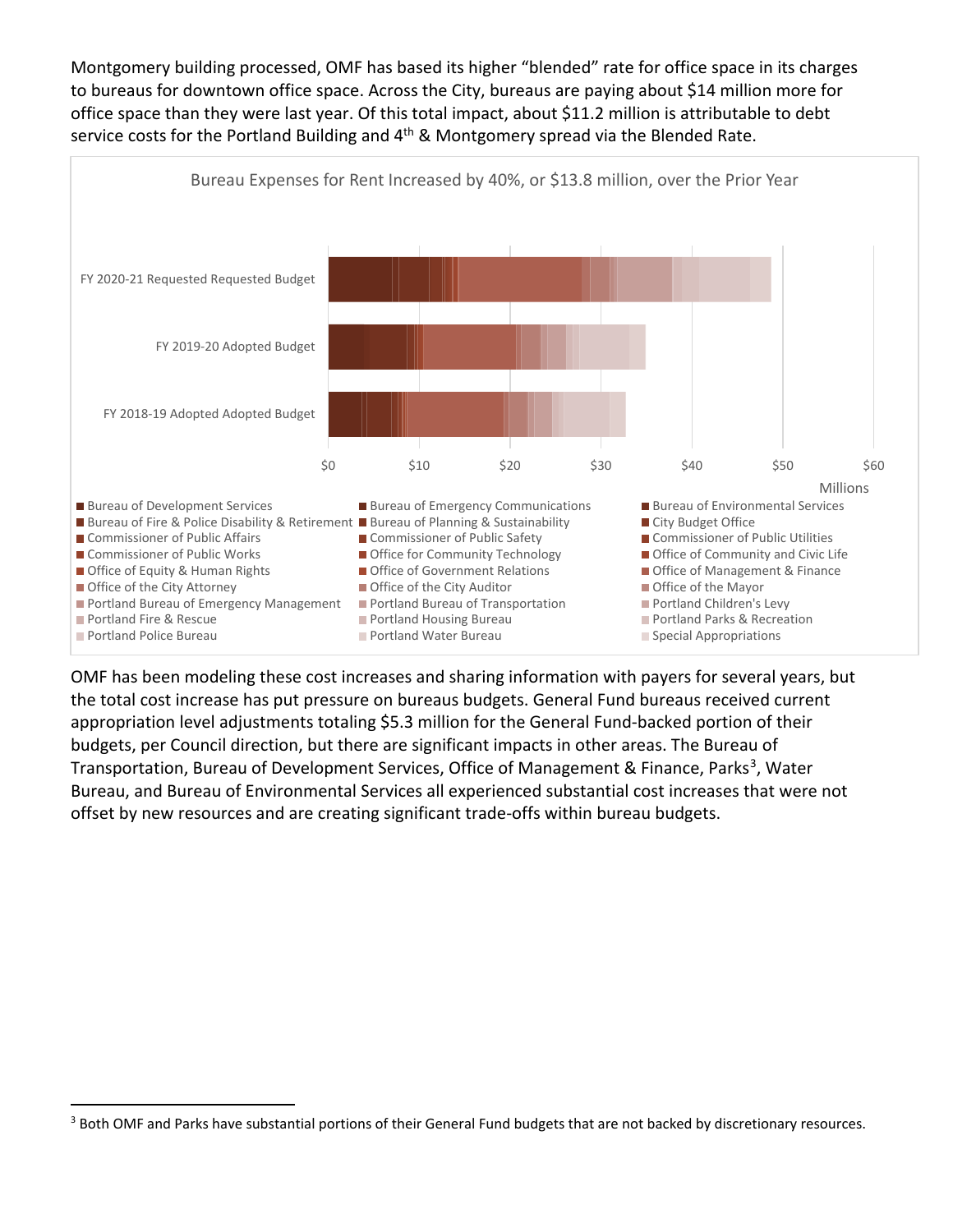

Significant Blended Rate impacts that were not offset by new resources

The CBO review last year noted that OMF had intended to cross-subsidize the costs of technology, furniture, and equipment costs across office locations via the blended rate. An updated model was implemented which limits the blended rate pool to debt service costs, lease costs, and operational and maintenance costs.

OMF also issued a memo confirming that the blended rate program will be a two-year pilot, stating the following:

> The Blended Rates Program will be a two-year pilot program. The pilot program will be a success if the program:

- o Facilitates the overall management of the spaces and consistency across them
- o Facilitates setting and maintaining standards of service levels
- o Facilitates the development of service level agreements and expectations of OMF-Facilities and tenants
- o Improves the ability to move tenants as business needs require
- o Provides more flexibility in allocating resources to buildings where it's needed most

The blended rate program represents a massive centralization effort – with enormous financial and operational impacts to bureaus – and cost accountability is a critical component of such a centralization effort. However, none of the metrics put forward by OMF mention total cost or decision-making around new costs introduced to the blended rate as important metrics of success. Having such metrics is extremely important, as the very nature of the blended rate separates the bureau's sensitivity to cost (which is generally to preserve service levels) from decision-making around space costs.

The blended rate cost per square foot, \$46.62, is slightly higher than the 2018 market rate for Class A office space in downtown Portland. Despite being higher than market rates, the City's blended rate does not sufficiently recover costs for known major maintenance needs. There are longer term efforts to develop a data-driven approach to making progress on OMF's major maintenance backlog and space planning. Still, it is a valid concern that, absent additional controls or cost accountability metrics, rent costs may eventually bear no relation to market rates. Bureau budgets have only so much capacity to absorb higher interagency costs from OMF providers, and CBO recommends that OMF develop cost accountability metrics prior to any consideration of moving the Blended Rate program beyond a pilot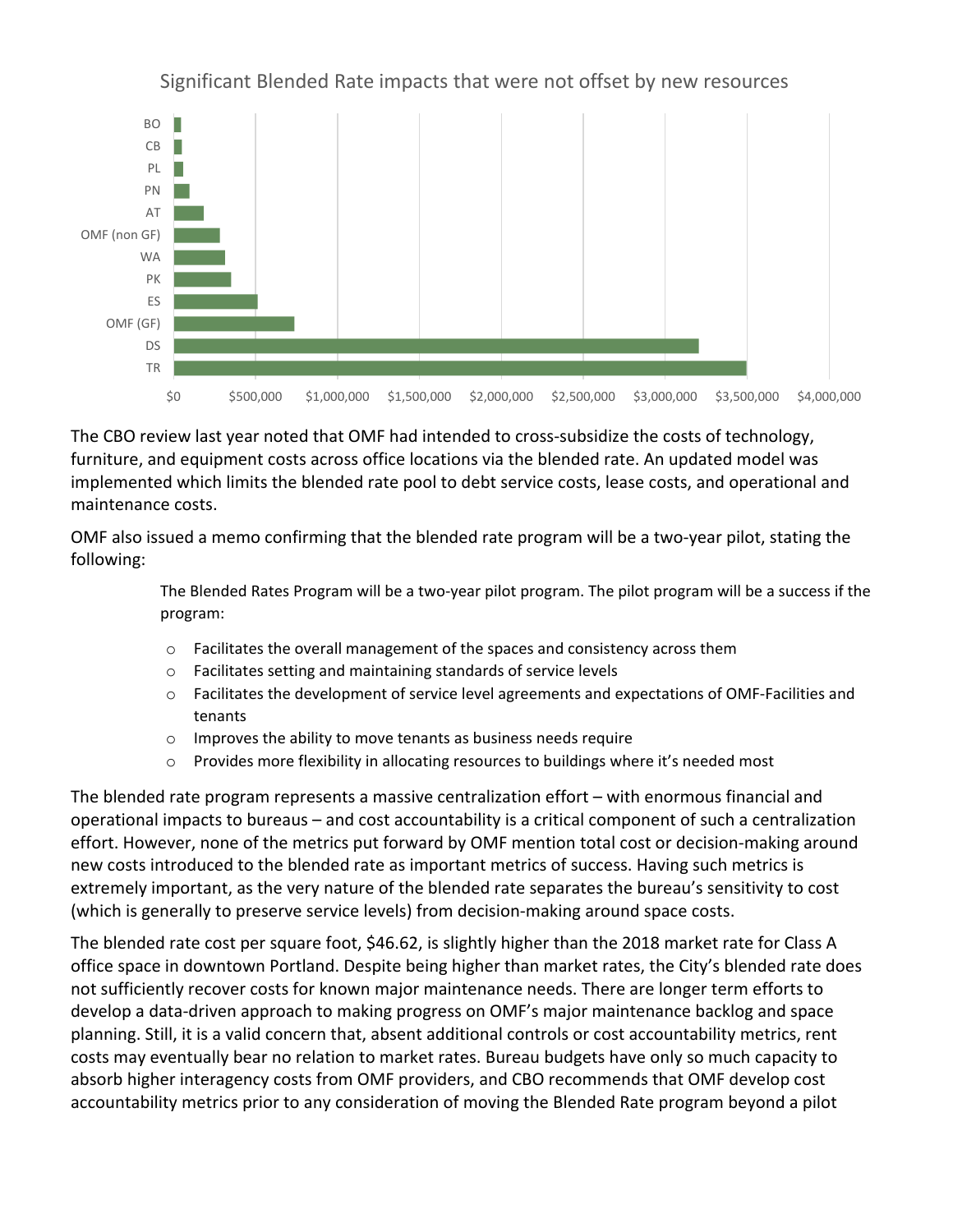phase.

#### **Base Budget Issues**

#### **Bureau of Human Resources**

Bureaus across the City, BHR included, are facing cost pressures as a result of the rising personnel costs discussed in greater detail above. BHR had 25 General Fund-supported staff who were at top of range under the prior class-comp structure who became eligible for merit-based increases after the new compensation ranges were approved by Council. This exposed the bureau to \$95,000 in immediate potential additional ongoing costs (assuming a 4.1% merit increase), and subsequent similar increases annually until these employees reach the new top of range. BHR also experienced significant increases related to pay equity. The bureau independently made six pay equity adjustments in the current year that increased ongoing personnel costs by approximately \$80,000. Information from the bureau indicates this was in accordance with HRAR 8.04 Compensation and pay equity compliance.

Recently, the bureau stated that it is reducing work hours to address a projected funding gap in its current year General Fund budget. It is unclear how large of a gap the bureau is facing; however, the bureau expects that 15-18 employees will volunteer to adopt the reduced hour schedule over the course of the year. BHR's FY 2020-21 Requested Budget includes a \$237,000 reduction in personal services and an external materials and services (EMS) budget that is \$300,000 lower than the bureau's historical actual spending (\$400,000 - \$600,000). This is the only bureau in the City proposing a voluntary reduced hour work week as a base budget balancing tactic. CBO is concerned that this measure taken by BHR has the potential to be adopted by additional bureaus as a strategy to afford increased personnel expenses. If this is practice is indeed approved in FY 2020-21, CBO recommends a more comprehensive policy for reduced hour workweek options, especially as there will be service level tradeoffs to consider.

The Bureau's requested budget narrative does not discuss these reductions nor how it will achieve the savings. When asked, the bureau indicated that it will realize the savings through a portion of its staff voluntarily converting to a 37.5-hour week, holding vacancies open, and requesting compensation set aside in the FY 2020-21 Spring BMP, if needed. These efforts may bring BHR's revenues and expenses into alignment for FY 2020-21 but does not necessarily address longer term issues. To meet the \$300,000 EMS target, costs such as supplies and travel will be kept to a minimum and work that would have utilized professional service contracts will be completed either in-part or fully utilizing BHR staff. Finally, the bureau indicated that it eliminated merit increases for the senior management team. CBO notes that freezing merit increases for budgetary reasons could have pay equity implications if BHR's senior staff are in classifications that span across bureaus. Guidance is needed on whether bureaus have discretion to limit or freeze merit to address rising costs.

BHR plays a critical and central role in ensuring compliance with high profile initiatives like Pay Equity Act of 2017 and the roll out of SuccessFactors. Given that the previous process for evaluating employees and awarding merit increases was highly decentralized across and within bureaus, transitioning to an enterprise wide merit-based system will be a significant lift at both the bureau and City level. It remains to be seen what impact these cost saving measures will have on the bureau's ability to manage these major initiatives, provide clear and coordinated communication of new guidelines across bureaus, and adjust to any new direction from Council.

#### **Bureau of Revenue and Financial Services**

BRFS had to make several internal service tradeoffs in its FY 2020-21 Requested Budget submission in order to adjust to new cost pressures, predominantly due to personnel costs rising as a result of pay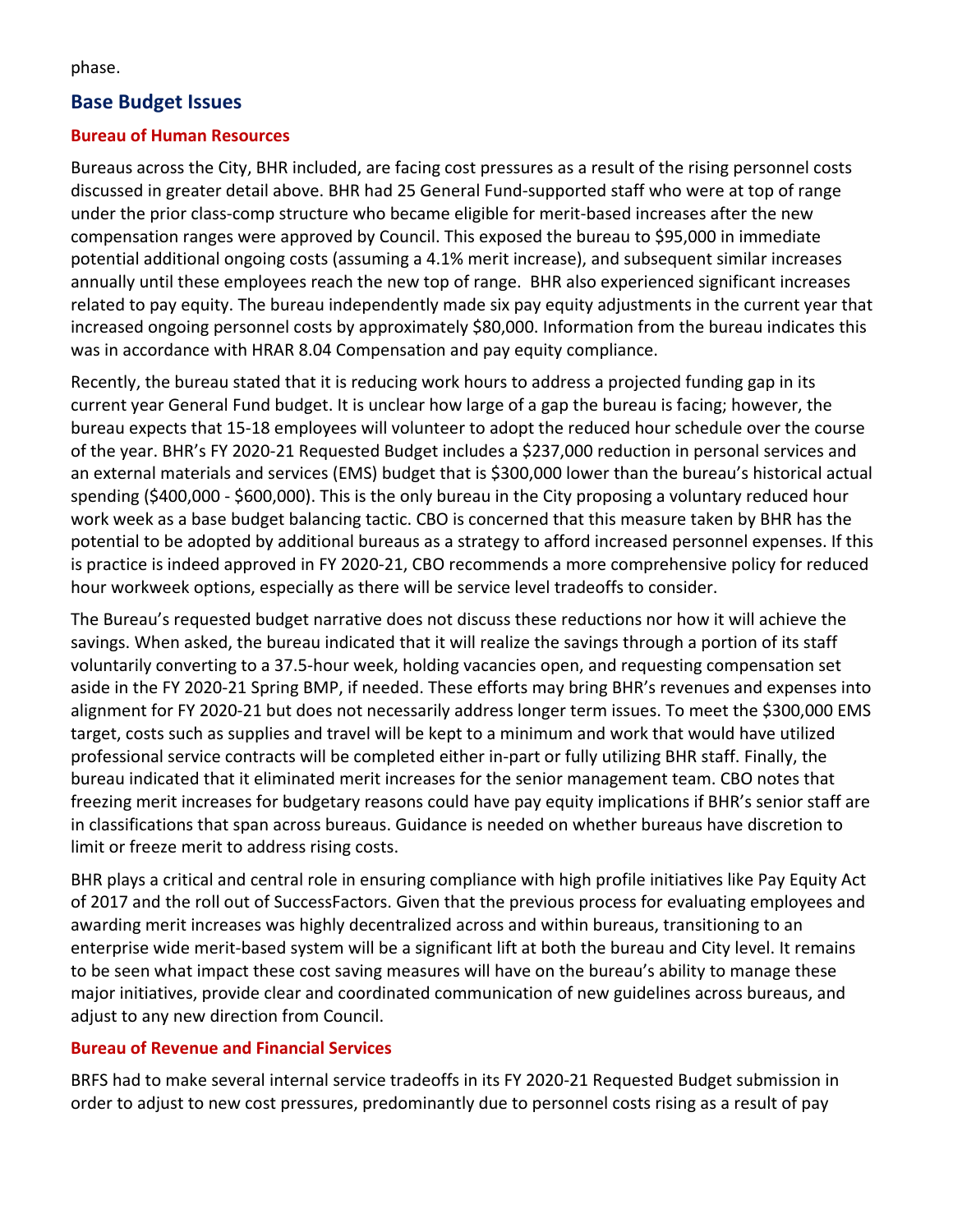equity and merit adjustments. Noteworthy tradeoffs include:

- The Procurement Division is holding several vacancies open and reorganizing administrative functions for efficiency.
- The Procurement, Revenue, Grants Management, and Accounting Divisions Requested Budgets assume that compensation set aside will be requested in the Spring Budget Monitoring Process (BMP) if other measures, such as holding positions vacant, do not produce expected savings.
- **In the Debt Management, Treasury, and Risk Management Divisions, increased personnel costs** were accounted for as drift in the development of its Target Rate Budget; actual costs for Personnel Services reduced other areas of the rate budget.

In general, CBO notes that these are primarily one-time strategies to address increased costs and may not be sustainable solutions for the long-term. Additional base budget issues are discussed in more detail below, including 1) uncertainty surrounding the ongoing funding strategy for Procurement Services Community Opportunities and Enhancements Program (COEP) and 2) base budget issues in the Revenue Division (discussed in the context of the decision package request for maintaining current tax collection staffing levels).

#### **Bureau of Technology Services**

The Bureau of Technology Services (BTS) is an internal service provider for the City of Portland, with a mission "to deliver strategic leadership through effective, innovative, reliable and secure technology services for our stakeholders." Funding sources for BTS include major maintenance reserves, technology reserves, and rate funding. The bureau's FY 2020-21 Requested Budget totals \$107.9 million, decreasing from the FY 2019-20 Revised Budget of \$117.8 million.

The BTS FY 2020-21 Requested Budget reflects the Mayor's Budget Guidance that Internal Service Funds absorb cost increases above inflation in the development of its rate budget. In order to meet Mayoral budget guidance and absorb Citywide increased personnel costs as a result of pay equity and merit adjustments, the bureau made several internal service tradeoffs in its requested budget submission. Noteworthy tradeoffs include:

- (1) During FY 2020-21 budget development, BTS program managers originally identified the baseline resource levels needed to sustain current operations and service levels. In order to stay within its target rate budget, BTS ultimately identified approximately \$1.2 million in total adjustments. While these reductions may not have near term visible impacts to customers, service level reductions may be felt in future fiscal years.
- (2) Due to the introduction of the Blended Rate, some of BTS's interagency agreements (IAs) with other bureaus increased significantly and will be resourced by drawing on BTS fund balance. An example of this is BTS' IA with the Portland Bureau of Transportation.

## Community Opportunities and Enhancements Program (COEP) Funding Strategy

As part of initial COEP policy development, [Resolution 37331](https://efiles.portlandoregon.gov/Record/11399457/) stated that 1% of hard construction costs for several pilot large public improvement projects be set aside to support low-income, disadvantaged, minority and women workers in the construction trades and the development and growth of firms certified by the Office for Business Inclusion and Diversity (COBID). Pilot projects included the Portland Building Reconstruction Project, 10th and Yamhill Garage, and Washington Park Reservoirs Project. It also directed OMF and Office of Equity and Human Rights (OEHR) to work with infrastructure bureaus and the City Budget Office (CBO) to establish mechanisms for collecting 1% from all City public improvement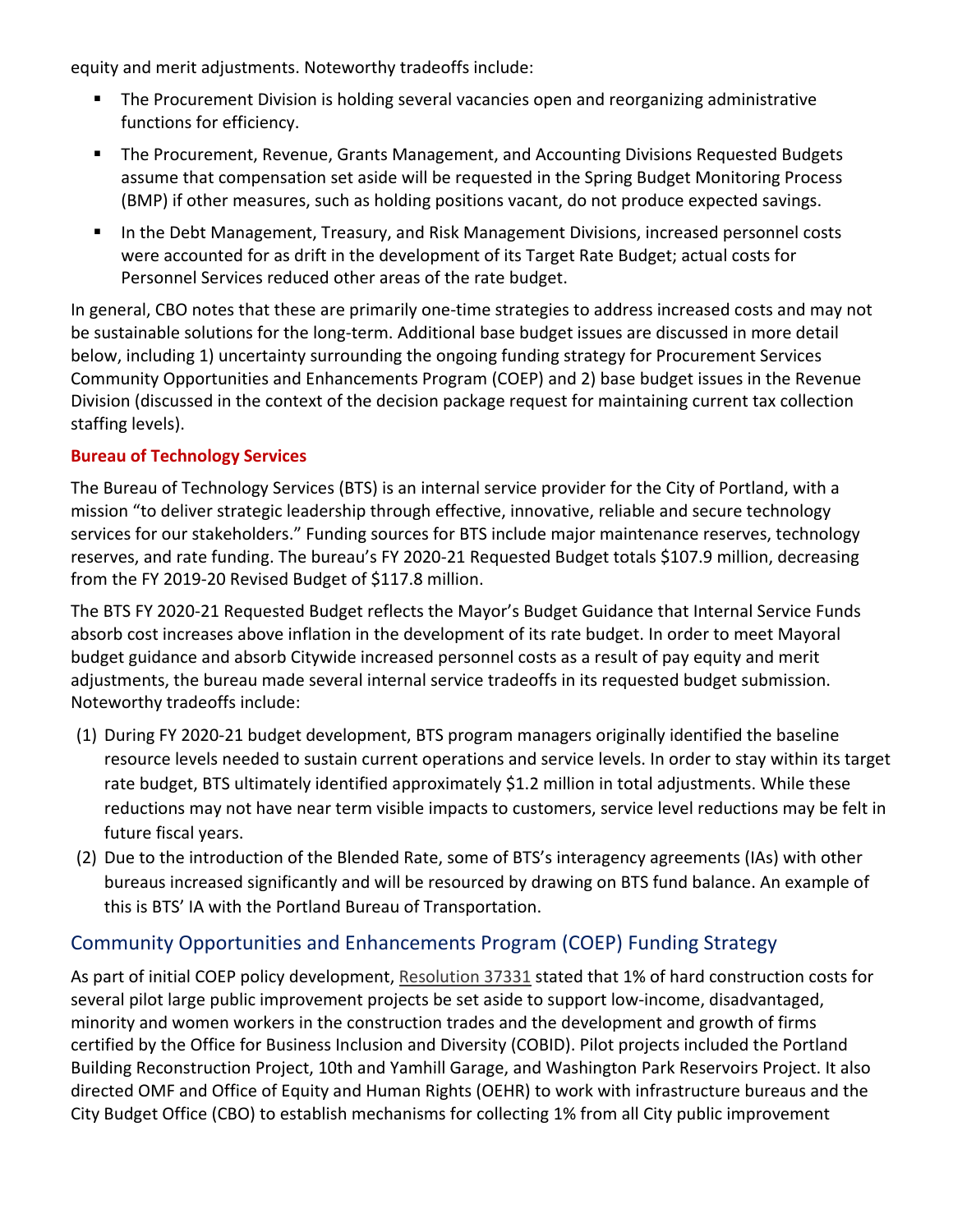construction contracts moving forward. At the time of the resolution, estimates of the resources for this program were between \$1-2 million per year. For a variety of reasons – explored more fully in the [Prior](https://www.portlandoregon.gov/cbo/article/748890)  [Year Performance Report](https://www.portlandoregon.gov/cbo/article/748890)<sup>[4](#page-9-0)</sup> (page 5) – the methodology and high level revenue estimates for COEP are currently in flux.

An Ordinance to authorize an Intergovernmental Agreement between OMF, OEHR, and Prosper Portland for a pilot administration of the COEP was passed by Council in January 2020 [\(Ordinance 189834\)](https://efiles.portlandoregon.gov/Record/13506733/). The IGA directs \$2,234,786 million in currently available set aside resources from the three pilot public improvement projects listed above to Prosper Portland for administration to pilot COEP.

The agreement outlines that Prosper will receive \$150,000 for its services during the term of the Agreement, until June 30, 2021. The Ordinance authorizes only the disbursement of pilot project funds by Prosper.

As of February 2020, ongoing resources for the COEP program have yet to be adopted by Council or articulated in administrative rules. Further action by Council will be required to amend the IGA with Prosper to disburse ongoing/future funding received via COEP.

Although this ordinance identified the framework for the COEP pilot project funds, there are several issues around COEP that remain unclear. Most notable issues include: remaining uncertainty about what constitutes as an eligible funding source, what the estimated total COEP program revenue will be in a given year, and what methodology will be used to collect revenue from infrastructure bureaus. Depending on how these outstanding questions are resolved, unplanned impacts to the City's General Fund and/or unplanned constraints on several bureaus may result. The ordinance directed the City's Chief Administrative Officer to work with the infrastructure bureaus who execute public improvement construction contracts to establish Portland City Code and Administrative Rules to further outline the details of the COEP including how the 1% of hard construction costs is to be collected from the infrastructure bureaus by OMF, how those funds will be administered, and how the program will be implemented. The development of revised administrative rules is underway, and OMF anticipates revisions will be presented to Council in the spring of the current year.

Procurement Services FY 2020-21 Requested Budget includes COEP and Prime Contractor Development Program (PCDP)<sup>[5](#page-9-1)</sup> program expenses that are backed by a \$1.5 million estimated in annual COEP revenue.

These include:

## **FY 2020-21 COEP Program Administrative Expenses (\$376,000)**

- \$150,000 to Prosper Portland for administration of workforce development and technical assistance grants.
- \$226,000 for City staff and indirect costs (1.0 FTE leading the Community Equity & Inclusion Committee; managing the IGA with Prosper Portland; and administering the COEP program overall). The revenue source for this expenditure is "Miscellaneous Revenue" and is contingent on a future COEP funding strategy being adopted by Council.

## **FY 2020-21 PCDP Program Expenses (\$404,000)**

• Budgeted at \$404,000 for 1.0 FTE and indirect and direct materials and services. \$148,451 of these expenses are budgeted through realignment of General Fund resources within the

<span id="page-9-1"></span><span id="page-9-0"></span><sup>4</sup> For the full FY 2019-20 Prior Year Performance Report, please see:<https://www.portlandoregon.gov/cbo/article/748890> <sup>5</sup> For more information on the Prime Contractor Development Program, please see: [https://www.portlandoregon.gov/brfs/59370#:~:text=](https://www.portlandoregon.gov/brfs/59370#:%7E:text=)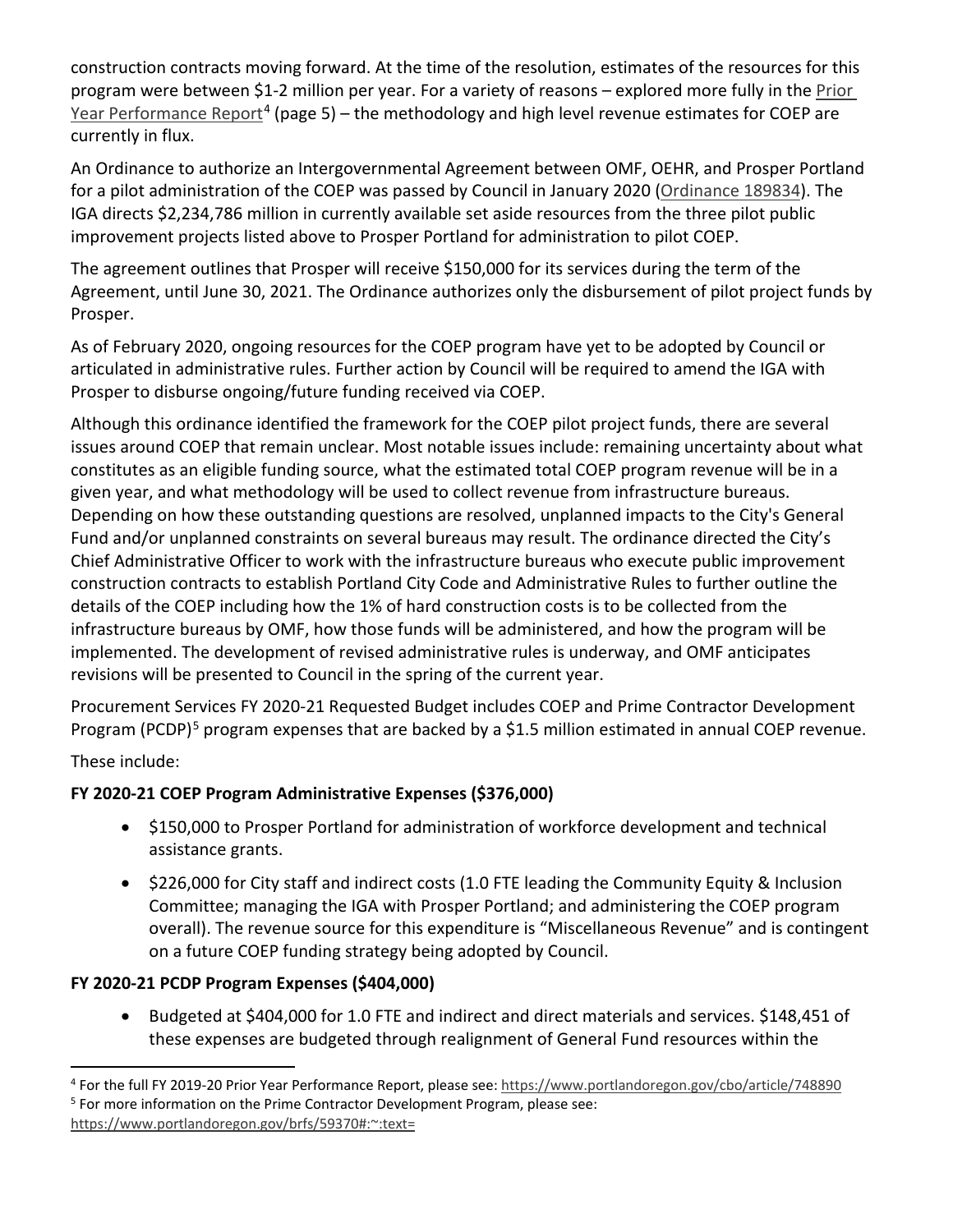bureau; however, \$255,668 are budgeted as "Miscellaneous Revenue" with a currently unknown revenue source.

It had previously been discussed that the PCDP would be funded by COEP resources due to similar program goals, but the scale and timeline of COEP resource materialization has fluctuated since that time. Procurement Services has stated that it does not expect Council will support funding the PCDP budget from future COEP revenues because the COEP administrative expenses outlined above already account for 25% of the anticipated total annual revenue. OMF stated it is working to identify short-term and ongoing funding and service-delivery solutions that allow the City to establish the COEP and maintain the PCDP program. Procurement Services intends to deploy one-time bridge funding solutions, such as FY 2019-20 Spring Budget Monitoring Process (BMP) carryover requests, while exploring efficiency-based ongoing cost reduction options in order to fund the \$255,668 in administrative costs for the PCDP. CBO notes that there is some risk attached to funding an ongoing program with one-time resources and that it is currently uncertain where the revenue for the PCDP will come from.

The actual ongoing revenue for COEP is still unknown, in that the final administrative rules have not been developed to determine what ongoing charges will be. Procurement Services is still currently developing a funding strategy with relevant bureau stakeholders, which may veer from the initial methodology of 1%. CBO notes that there is a risk to the City if ongoing revenues do not come to fruition, especially with the consideration that the Division is operating on an expedited timeline, with a plan to bring forward Administrative Rules to Council by April 2020. However, Procurement Services states that it has a high degree of confidence that Council will approve Code and Administrative Rules establishing the ongoing COEP funding strategy in sufficient time to appropriate the infrastructure-funded interagency revenues in FY 2020-21 to back the COEP program expenses highlighted above, either through the budget process or in the Spring Budget Monitoring Process (BMP). There is still uncertainty around revenues for the PCDP costs. CBO notes that there is a level of risk associated with this assumption, which could result in impact to the General Fund with a one-time bridge funding request later in FY 2020-21 Budget Development to fund unfunded COEP and PCDP program expenses or have an impact of bureaus having to absorb currently unknown interagency costs for COEP passed late in the FY 2020-21 budget process.

## **Integrated Tax System (ITS) Project Update**

In the FY 2019-20 Adopted Budget BRFS received resources to partially fund the Integrated Tax System project (ITS). The total General Fund one-time resources allocated to this project in FY 2019-20 were \$9.[6](#page-10-0)8 million.<sup>6</sup> ITS will replace multiple legacy tax administration systems that are at the end of their useful lives. In total, the project is estimated to cost \$24.3 million. Although this project was discussed and partially funded during FY 2019-20 budget development, the full project cost and contract was finalized after the conclusion of the budget development process.

A budget note was issued by Council in the FY 2019-20 Adopted Budget, which directed CBO and the Revenue Division to finalize a finance plan and ongoing cost estimates and incorporate the City's share of these ongoing costs via a current appropriation level (CAL) adjustment going into FY 2020-21 budget development. The budget note also directed the Revenue Division to negotiate cost recovery for ongoing tax system and tax collection cost with partner organizations and funds.

As a result of this budget note, BRFS developed a cost recovery financing plan to fund this project in out years. Also, in accordance with this guidance, in the FY 2019-20 Fall Budget Monitoring Process (BMP)

<span id="page-10-0"></span> $6$  This included \$248,000 in one-time resources embedded in the bureau's base budget and \$9.4 million in new one-time resources.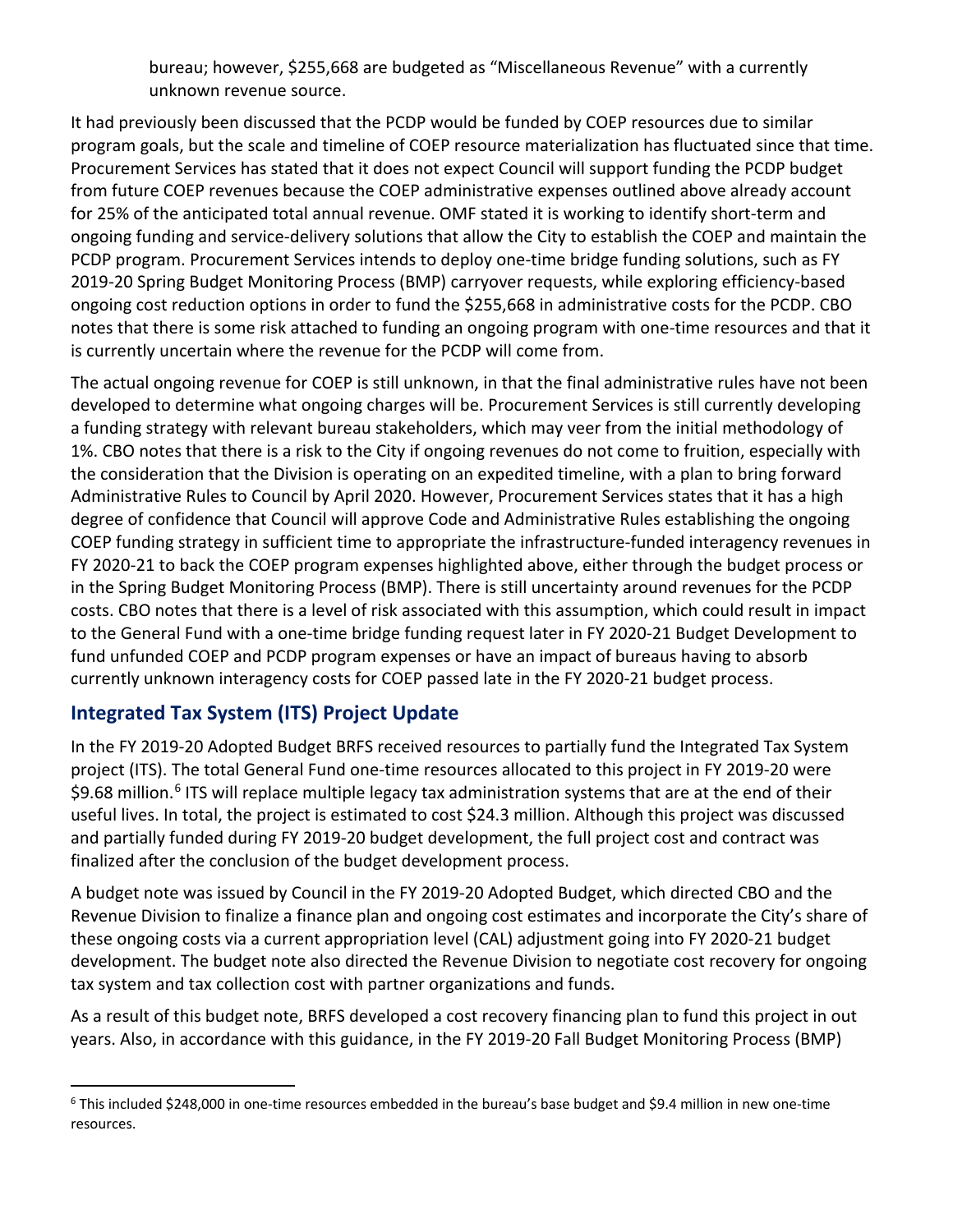OMF's CAL was increased in the City's forecast by \$1.8 million to account for increased ongoing costs associated with the ITS Project. These resources will be added to the division's CAL beginning in FY 2021- 22 when the project is finished, and the ongoing costs are expected to be realized.

The Revenue Division developed a cost allocation methodology to achieve full cost recovery of the project's ongoing costs based on the proportion of revenues collected by the new system and will spread the ongoing costs among local partner agencies. Based on the current version of the cost allocation methodology, the City's share of ongoing ITS costs are estimated at \$1.9 million, which is approximately \$150,000 higher than the previous cost estimate, and the amount of the CAL adjustment requested by the Revenue Division in the FY 2019-20 Fall Budget Monitoring Process (BMP).

The increase was due to revisions to the original estimates in June 2019, including:

(1) using a three-year actual look-back of payers' actual revenues collected, instead of relying on FY 2018-19 data only,

(2) applying a 3.5% interest rate to unbonded debt,

(3) increasing the Bureau of Technology Services (BTS) ongoing costs by \$80,000 for increased security precautions for the system (i.e. secure phones and a dedicated circuit to the City's data center in Colorado)

(4) correcting the recovery rate for one-time cash contributions, and

(5) decreasing the estimated revenue of the City's new Clean Energy Surcharge by \$10.0 million.

It was originally CBO's understanding that stakeholders would begin paying into the repayment plan after the project reached completion, beginning in FY 2021-22. However, the Revenue Division has indicated that components of the repayment plan (i.e. bonded debt service, unbonded debt service, ongoing maintenance and support, upgrade set-aside) will begin July 1, 2020. Generally, CBO does not have a concern with this approach, but notes that it is critical that the Revenue Division retain strong accounting of the repayment schedule, given fluctuations over time in the amount of payers, the length of the repayment schedule, and the proportion of relevant revenues.

Costs to the General Fund for the ITS project are largely known, though there are still ongoing costs that may fluctuate depending on the following:

- o Any changes to the allocation methodology;
- o Cost adjustments, such as the recently added BTS recommended security measures, and
- o Amount of costs the City will recover from Multnomah County.

Conversations with Multnomah County and other partner jurisdictions regarding cost sharing to support ongoing ITS costs are still underway. The Revenue Division states that most stakeholders agree with the cost-sharing arrangement; however, negotiations with the County are not yet conclusive. As CBO stated in in its FY 2019-20 Fall Budget Monitoring Process (BMP) review, this represents a major risk to the City's ongoing General Fund resources: absent proportional payment from the County, the General Fund is likely to bear an additional \$1.8 million in ongoing costs attributed to the County that is not currently accounted for in the budget.<sup>[7](#page-11-0)</sup>

The Revenue Division states that as of February 2020, the year to date spending on the ITS project is approximately \$5.6 million. The ITS project is currently still on time with a planned launch date of August 17, 2020 and a stabilization period through June 30, 2021. The Revenue Division projects to spend \$2.0

<span id="page-11-0"></span><sup>7</sup> For the full review, please see:<https://www.portlandoregon.gov/cbo/article/743155>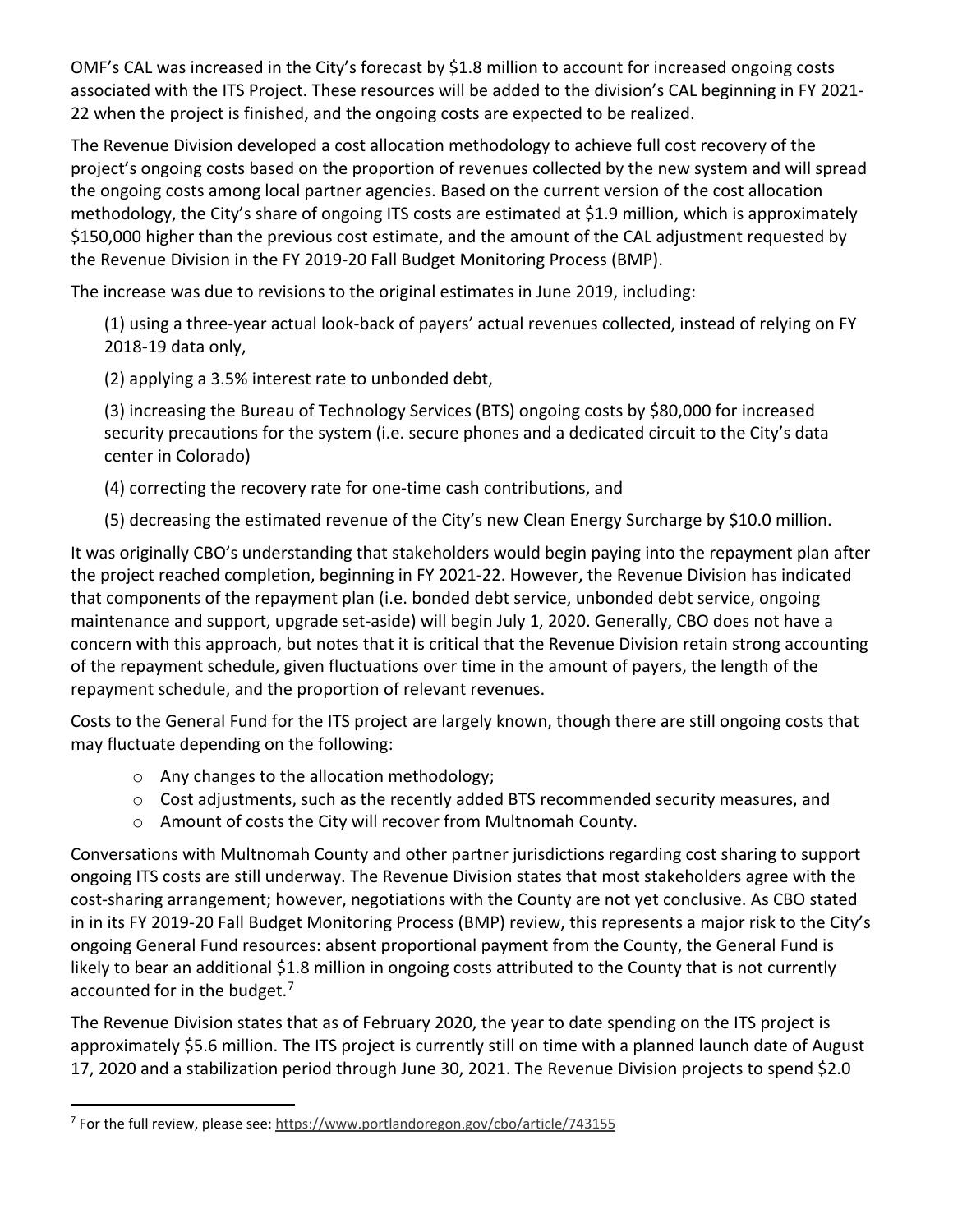million in personnel services, \$7.8 million in external materials and services and \$430,000 in internal materials and services in FY 2019-20 on the ITS project, which would result in a \$1.0 million surplus. This surplus assumes the use of the LOC/Bond funding that is budgeted in revenues. The division expects that it will request to carry over unspent project funds in FY 2019-20 into FY 2020-21. The Technology Oversight Committee (TOC) began oversight of the ITS project in October 2019.<sup>[8](#page-12-0)</sup> This will result in clearer documentation of the project's perceived health, including expected timeline and potential risks.

In addition, within the Revenue Division there is significant projected non-ITS project underspending in personnel costs this fiscal year. Non-project underspending on personnel services is likely the result of redirecting existing Revenue Division staff to positions supported by the project, without backfilling those positions at a 1:1 ratio. The Revenue Division plans to request any underspending to help offset future ITS Project costs; to the extent that non-project underspending is carried over for ITS, there should be a clear and documented reduction in ongoing costs for the project (i.e. reduced debt service costs).

## **Funding and Prioritization of Technology Projects**

The Bureau of Technology Service's FY 2020-21 Requested Budget notes that funding technology projects within allowable rate growth targets has become increasingly difficult. Some major maintenance funding is built into the rate budget to cover capital projects; however, these funds are frequently insufficient to meet all Capital Improvement Plan (CIP) financial demands and operating projects. While BTS has substantial resources for selected high-priority projects in its CIP, BTS lacks identified funding sources to cover several large priority projects, including the Integrated Regional Network Enterprise (IRNE) Fiber Expansion Program, IRNE Network Technology Refresh, and Dense Wave Division Multiplexing (DWDM) System Lifecycle Replacement projects. Additionally, there is a historical trend of underestimating the required project timeline of technology projects. To try to combat this, BTS had initially planned to not add any additional new projects to its CIP in FY 2020-21 until it could complete other priority projects. However, due to rapidly changing technology needs in the City, the bureau ultimately added 11 new projects that are planned to begin in FY 2020-21. BTS states it is committed to working with its managers to further prioritize and evaluate their ability to complete critical technical projects; CBO supports this approach.

The bureau has increased transparency and communication around large technology projects in recent years. In partnership with the Technology Executive Steering Committee (TESC), BTS develops an annual workplan to prioritize the use of limited resources. Unsupported costs must be covered by Technology Reserves. Technology Reserves amass if there is underspending in expenses (i.e. one-time vacancy savings) or there is unanticipated revenue collection. BTS states that, in general, to fund large technology projects, BTS is drawing down its Technology Reserves. In BTS' budget, Technology Reserves are represented as contingency at year end, and Beginning Fund Balance in the following year.

BTS' Technology Services Fund Beginning Fund Balance has been steadily growing in recent years, moving from \$19.4 million in FY 2015-16 to \$36.4 million in FY 2019-20. However, BTS shows Beginning Fund Balance of the fund dropping significantly by FY 2024-25: the five-year plan shows a FY 2019-20 balance of \$33.4 million decreasing to \$11.6 million by FY 2024-25. For comparison, BTS' prior year five-year plan estimated a FY 2023-24 Beginning Fund Balance of \$13.0 million, which has been revised downward to \$11.3 million in its current five-year plan. This \$1.7 million reduction is due in part to a change in internal bureau budgeting practices – the bureau has changed assumptions in how it budgets FTE to projects, resulting in fewer resources falling to balance at the end of each fiscal year – though updated estimates

<span id="page-12-0"></span><sup>&</sup>lt;sup>8</sup> The Technology Oversight Committee is an independent five-member citizen committee for City of Portland technology projects, created by Resolution #36844.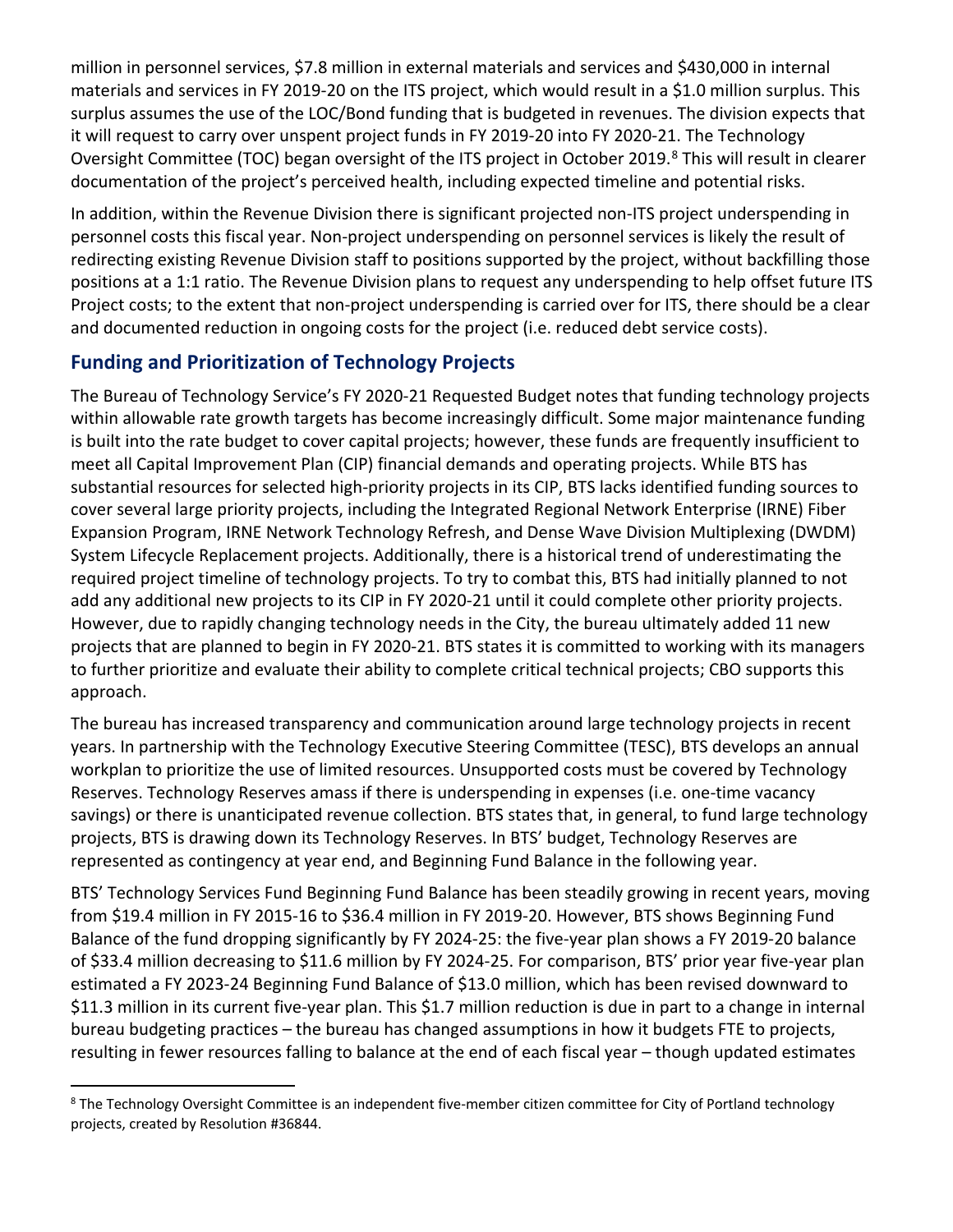#### of the length and cost of large technology projects may also be a contributing factor.



#### BTS Beginning Fund Balance is estimated to significantly drop in future years.

In previous years, the bureau has had one-time funds available in Technology Reserves to cover major project expenses, but as of FY 2020-21 Requested Budget submission, these resources have been committed to projects and the bureau notes that there are not resources available for the out-years of the bureau's five-year plan. BTS states that to remedy this funding gap, it may need to identify new funding sources and/or make internal service level tradeoffs by either decreasing the number of projects it undertakes in the future or deferring projects. As discussed above, these tradeoffs could result in unspecified impacts to customer bureaus and service level reductions beginning in FY 2021-22.

In addition, many BTS projects have associated ongoing operating costs, which increase the overall total cost of ownership for BTS, and subsequently customer bureaus. For example, completion of the CIP and Operating Projects in the BTS five-year plan is preliminarily estimated to increase ongoing operations and maintenance expenses by more than \$1.0 million annually. Due to increases in ongoing costs, the bureau expects that its interagency rates will increase beyond the rate of inflation in future fiscal years as BTS does not have capacity within its current budget structure and interagency rates to absorb additional ongoing expense associated with the increase to ongoing operations from completing various capital projects. Continued efforts to prioritize limited technology resources and staff capacity across multiple and competing demands will be critical in the coming years.

#### **Fiber Expansion Strategy**

Prioritization and funding of technology tradeoffs is especially important as the City continues to determine its best option for fiber build investments as part of the Integrated Regional Network Enterprise (IRNE)<sup>[9](#page-13-0)</sup> in FY 2020-21. The City's current agreement with Comcast for I-NET<sup>[10](#page-13-1)</sup> will end in December 2021, and Comcast is not expected to continue current levels of support for I-NET.<sup>[11](#page-13-2)</sup> When the

<span id="page-13-0"></span><sup>9</sup> IRNE is the fiber optic telecommunications network that carries all voice, video, and data communications traffic for the City. IRNE is integrated with I-Net, another regional fiber network.

<span id="page-13-1"></span> $10$  I-Net is owned and operated by Comcast Corporation. The City has a franchise agreement with Comcast that allows the City to purchase service that the City then resells to local governmental and educational institutions.

<span id="page-13-2"></span> $11$  The synergy between IRNE and I-Net has allowed the City to provide significantly less expensive data connectivity to numerous external customers. The current franchise agreement with Comcast will expire at the end of calendar year 2021. The City does not anticipate that Comcast will re-sign the agreement. When the Comcast agreement expires, the City will no longer be able to leverage I-Net to serve internal and external customers at lower costs.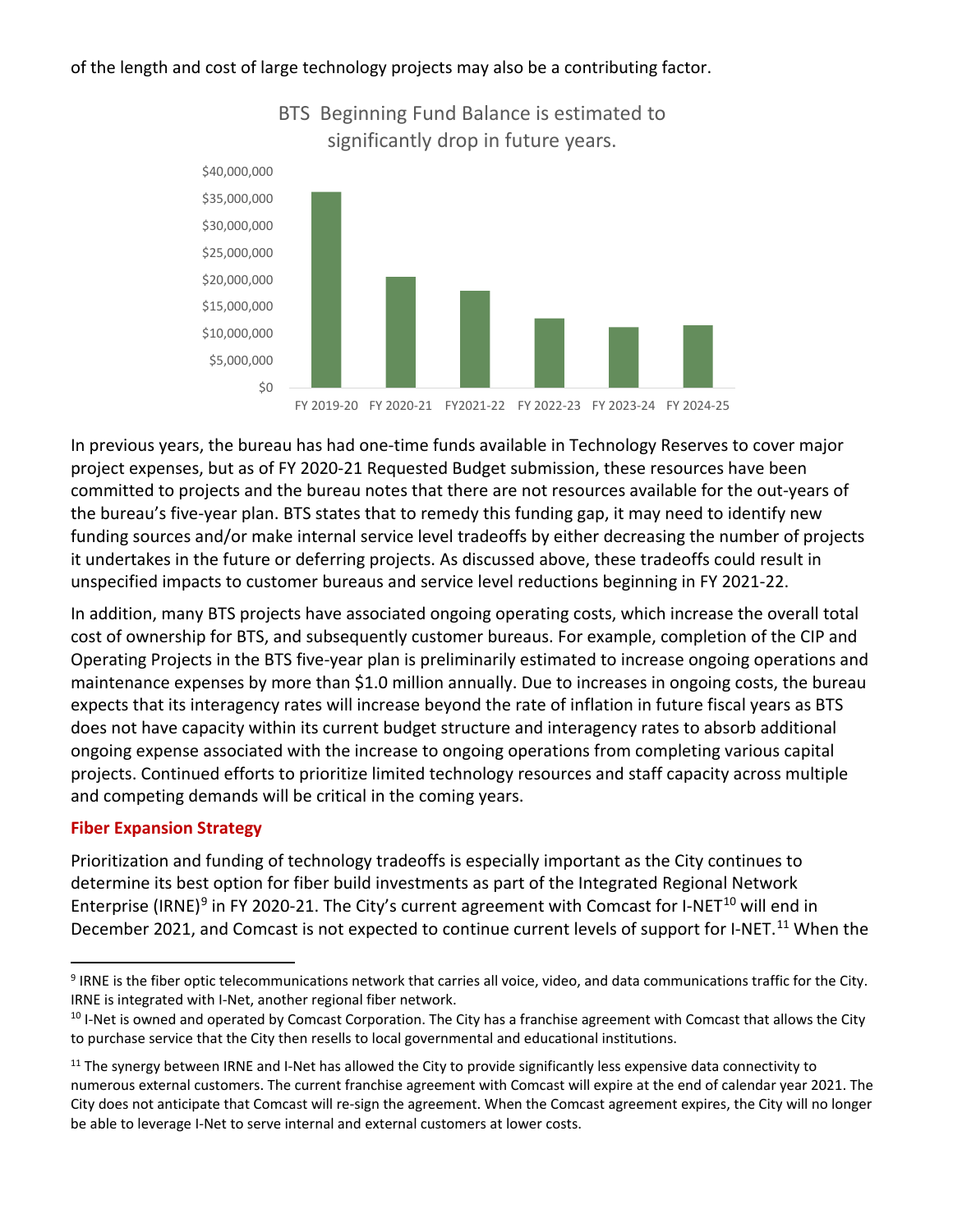Comcast agreement expires, the City will no longer be able to leverage I-Net to serve internal and external customers at lower costs. As CBO has previously noted, the current agreement garners approximately \$2.9 million in revenue annually. BTS direct operating expenses are approximately \$1.5 million, the other \$1.4 million represents more flexible revenues that support BTS indirect costs.<sup>[12](#page-14-0)</sup> A portion of the indirect costs are for IRNE major maintenance, which will need to be backfilled with other resources. Currently, BTS remains in conversations with relevant stakeholders, such as Multnomah County, about its fiber business plan after the expected discontinuation of the I-Net agreement with Comcast. Although there remains uncertainty, it is likely that the City will be servicing a smaller portion of fiber customers than it is currently, resulting in a potential loss in revenue for the City. As this decision will have direct financial costs to the City and its stakeholders, CBO recommends that Council and the TESC continue to actively work with the bureau to evaluate the tradeoffs of different fiber expansion strategies.

#### **Tracking and Planning for Retiring Citywide Technical Debt**

Technical debt arises when technology becomes outdated and approaches the end of its useful life. BTS tracks and plans for replacement costs for assets that are BTS- managed or operated by using replacement funds. Planning for technology replacement for non-enterprise (i.e. bureau-specific) technology needs is less comprehensive; BTS may be aware of replacement needs in some bureaus, but not all. In addition, bureaus across the City currently budget their Capital Improvement Plans (CIPs) in varying ways and do not uniformly plan for software and technology assets. There does not seem to be standardized practices across bureaus that meets existing City financial policies [\(FIN 6.11](https://www.portlandoregon.gov/citycode/article/663145)<sup>[13](#page-14-1)</sup>) for capital project budgeting, especially with regard to planning for capital technology projects.

Due to this, there is no aggregate estimate of technical debt or unfunded technology replacement costs in the City. The lack of a more comprehensive plan for large-scale technology projects that are bureauspecific can result in large, one-time budget requests from bureaus when critical technology has reached its useful end of life. A recent example of this is the Integrated Tax System (ITS) \$24.3 million request that came forward from the Bureau of Revenue and Financial Services (BRFS) in its FY 2019-20 Requested Budget to replace its tax collection software.

BTS has taken some steps towards Citywide technical debt planning already. Retiring technical debt is one of the criteria used on the TESC technology priorities list, which the bureau uses to prioritize its annual workplan. Currently, BTS Technology Business Consultants (TBCs) work with bureaus to understand current technology needs and document future needs. Historically, this has focused more specifically on capital improvement projects and communicating upcoming BTS changes, rather than bureau-wide technology strategy. BTS will be piloting a technology planning process with select bureaus in 2020 to understand overall business strategy and goals, with the goal of determining how technology might support these efforts.

A Citywide strategy for large scale technology projects and needs could help BTS better plan for funding and prioritization of projects and help customer bureaus better plan and prepare for the end of useful life for critical technology systems. This is especially important given the constraints and service level tradeoffs discussed above. It also has the potential to limit large one-time asks when bureau-owned technology that has reach its useful end of life, as these needs would be known and planned for ahead of

<span id="page-14-0"></span><sup>&</sup>lt;sup>12</sup> For additional analysis on I-Net and IRNE, please see CBO's FY 2019-20 Budget Review: <https://www.portlandoregon.gov/cbo/article/714618>

<span id="page-14-1"></span><sup>&</sup>lt;sup>13</sup> For the full financial policy, please see[: https://www.portlandoregon.gov/citycode/article/663145,](https://www.portlandoregon.gov/citycode/article/663145)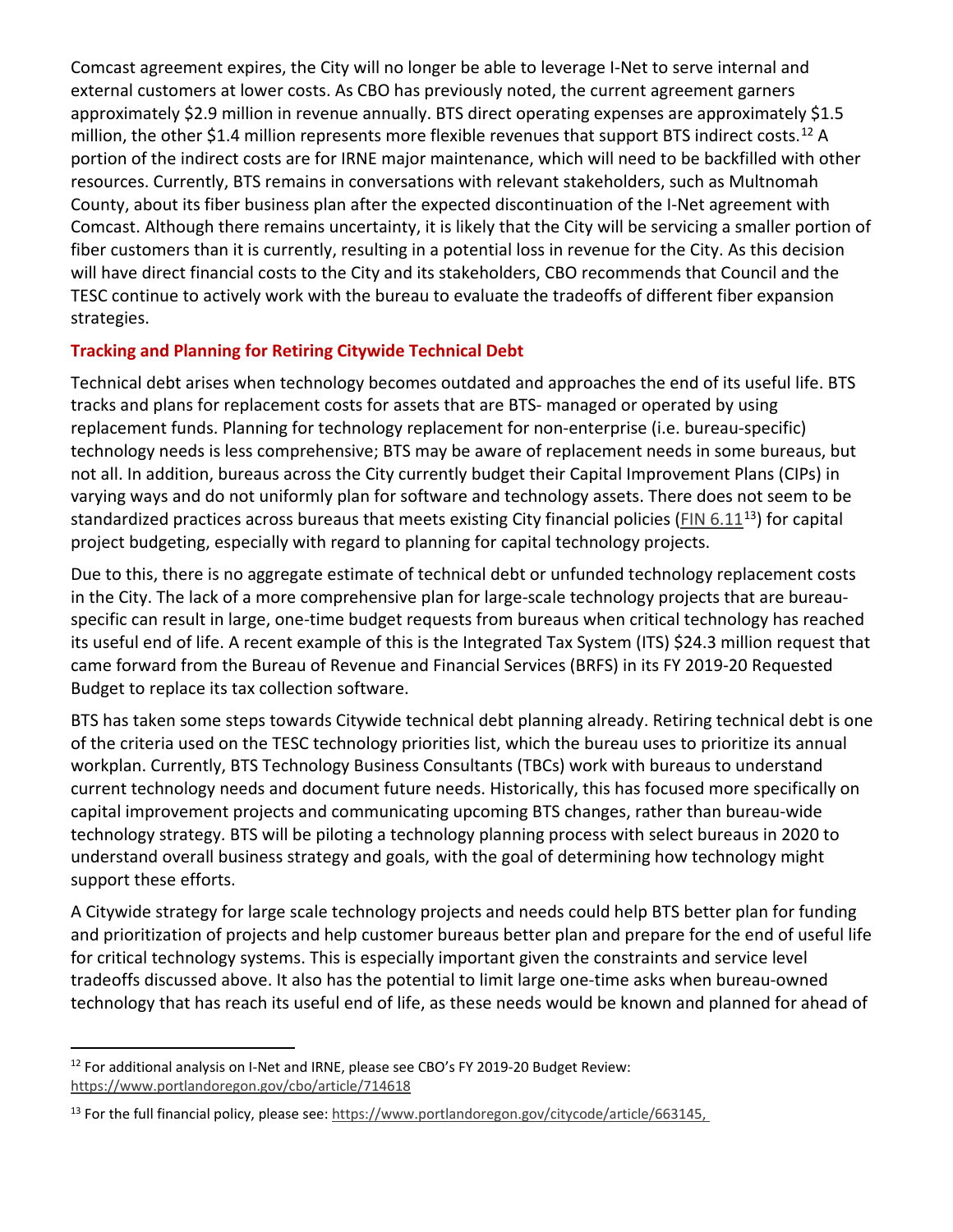time. Once bureaus begin thinking more proactively about future technology replacement needs and develop more robust technology plans, one budgetary tool worth exploring may be the establishment of bureau-specific technology reserve funds that can be used to budget expected replacement costs and known technology expenses.

It is critical that the City develop a more concrete technology planning strategy in order to better prioritize and allocate resources efficiently, and BTS, CBO, and the Bureau of Revenue & Financial Services should all support the advancement of this practice at the City. To this end, CBO recommends that BTS, the Accounting Division, and CBO convene prior to FY 2021-22 budget development to identify strategies to help strengthen the City's planning around technical debt and improve communication with bureaus about the City's current guidelines around Capital Improvement Planning. It is the expectation that these stakeholders will engage the TESC, which has membership from several bureaus, to evaluate best practices around technology replacement reserves.

## **DECISION PACKAGES**

## **Procurement – Clean Air Construction**

*\$327,782, 1.00 FTE*

#### **Request Summary**

Procurement Services within the Bureau of Revenue and Financial Services is requesting a total of \$327,782 in additional resources to continue developing the Clean Air Construction Program (CAC). Of this total request, \$136,184 is for ongoing General Fund resources, with the remainder anticipated revenue from partner jurisdictions. Council passed [Resolution 37403](https://efiles.portlandoregon.gov/Record/12538569/) in December 2018, adopting the Clean Air Construction Standard (CACS) for the City. The CACS restricts allowable emissions of diesel equipment and trucks used in fulfilment of City contracts. This policy was developed in conjunction with multiple regional governments who have or are expected to adopt the Clean Air Construction Standard and contribute financial resources to the Clean Air Construction Program.

#### **Offset Summary**

The bureau identified \$191,598 in expected intergovernmental resources from participating regional partners to meet the 50% efficiency guidance. Procurement Services states that an intergovernmental agreement (IGA) to formalize commitments from jurisdictional partners is expected to be signed by all parties by the end of February 2020. Memorandums of Understanding (MOUs) have already been signed by the parties. Regional partners include Multnomah County, Washington County, Metro, and the Port of Portland.

Procurement Services is confident that the external resources will materialize; however, if the resources to fund the program do not materialize, the draft IGA between jurisdictions gives the City the authority to "make a unilateral decision to reduce Program activities or other related expenses in order to operate the Program within available funds."

The term of the draft IGA is through June 30, 2027. The IGA cost share calculation includes a base fee that all parties pay, which is 25% of the projected CAC Regional Program budget divided by the number of participating agencies and a sliding scale fee, which is calculated based on the Agency's annual total adopted budget. Expected IGA payments for FY 2020-21 are as follows: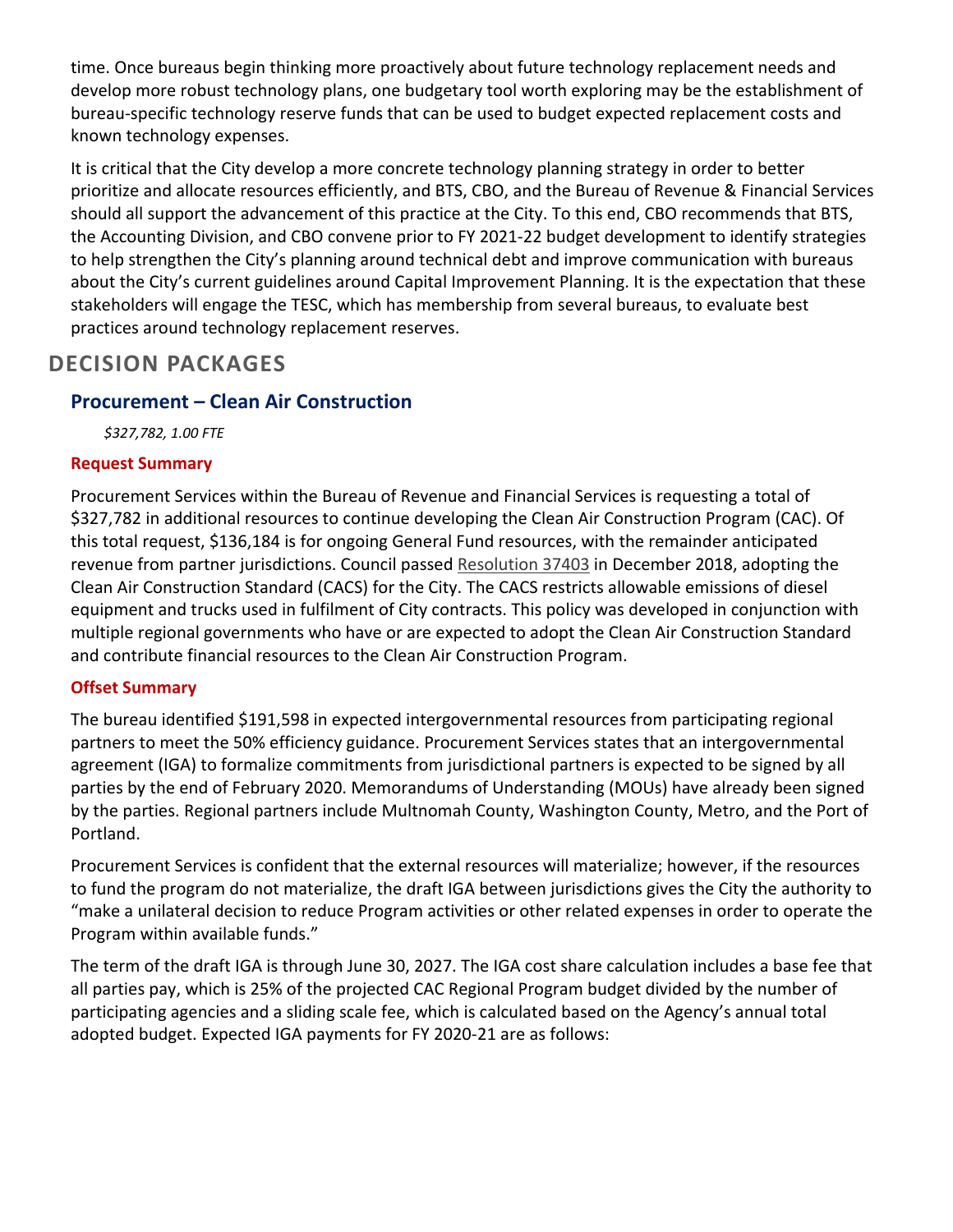| <b>Agency Name</b>       | <b>CAC Regional Program</b> |  |  |
|--------------------------|-----------------------------|--|--|
|                          | <b>Cost Share</b>           |  |  |
| <b>Multnomah County</b>  | \$53,000                    |  |  |
| Port of Portland         | \$49,000                    |  |  |
| <b>Washington County</b> | \$42,000                    |  |  |
| Metro                    | \$40,000                    |  |  |
| City of Portland         | \$120,000                   |  |  |

If external revenues from partner jurisdictions do not materialize, or do not materialize in a timely manner, Council may anticipate future additional General Fund requests.

#### **CBO Analysis**

In the FY 2019-20 Adopted Budget, Procurement Services received \$458,000 in one-time resources to support CAC program implementation. The FY 2019-20 Adopted Budget also included the following budget note regarding expending program funds to ensure commitments from partner jurisdictions prior to the City funding the CAC program:

#### **Clean Air Construction Standard**

*City Council directs the Office of Management & Finance's Procurement Services division to continue its work on the Clean Air Construction standard, as passed by Council in Resolution 37403 in December 2018. However, prior to expending any resources for this program that are allocated in the FY 2019-20 Adopted Budget, OMF shall first determine that the State of Oregon and partner jurisdictions have also committed resources to funding the goals of the program. State resources will provide equipment upgrade support to businesses certified by the Office for Business Inclusion & Diversity.*

In FY 2019-20, the full disbursement of CAC funds was delayed until more firm contributions with partner jurisdictions were identified and there was clarity around state resources.<sup>[14](#page-16-0)</sup> Funds for technical assistance and the development of the online database was approved by the Mayor's Office in October 2019 and funds for the limited term CAC coordinator position were released in February 2020, but are expected to be redirected to higher than anticipated database costs.

Procurement Services identified that the overall outcome of this request is to support the CAC program in order to reduce the harmful diesel particulate matter (PM) pollution in the Portland Metro area. [15](#page-16-1) The CAC policy includes equipment age restrictions, retrofit options, and restrictions on idling practices, as well as requirements around compliance and verification for contractors. The CAC Program involves three core program elements: administration, compliance/enforcement, and support for certified disadvantaged, minority, women, emerging small business, and service-disabled veteran business enterprises (D/M/W/ESB/SDVBE) or firms certified by the Office for Business Inclusion and Diversity

<span id="page-16-1"></span><span id="page-16-0"></span><sup>&</sup>lt;sup>14</sup> HB 2007 (2019) authorizes the State of Oregon Department of Environmental Quality (DEQ) to establish a grant program with Volkswagen Settlement funds to help owners of diesel equipment transition to cleaner options (via retrofit/repower/replacement), prioritizing COBID certified firms. The DEQ grant program is expected to launch in 2021.<br><sup>15</sup> According to the Oregon Department of Environmental Quality (DEQ), the Portland area has particul benchmark levels, please see the following link for more information: [https://www.oregon.gov/deq/aq/Pages/AQ-](https://www.oregon.gov/deq/aq/Pages/AQ-Portland.aspx)[Portland.aspx](https://www.oregon.gov/deq/aq/Pages/AQ-Portland.aspx)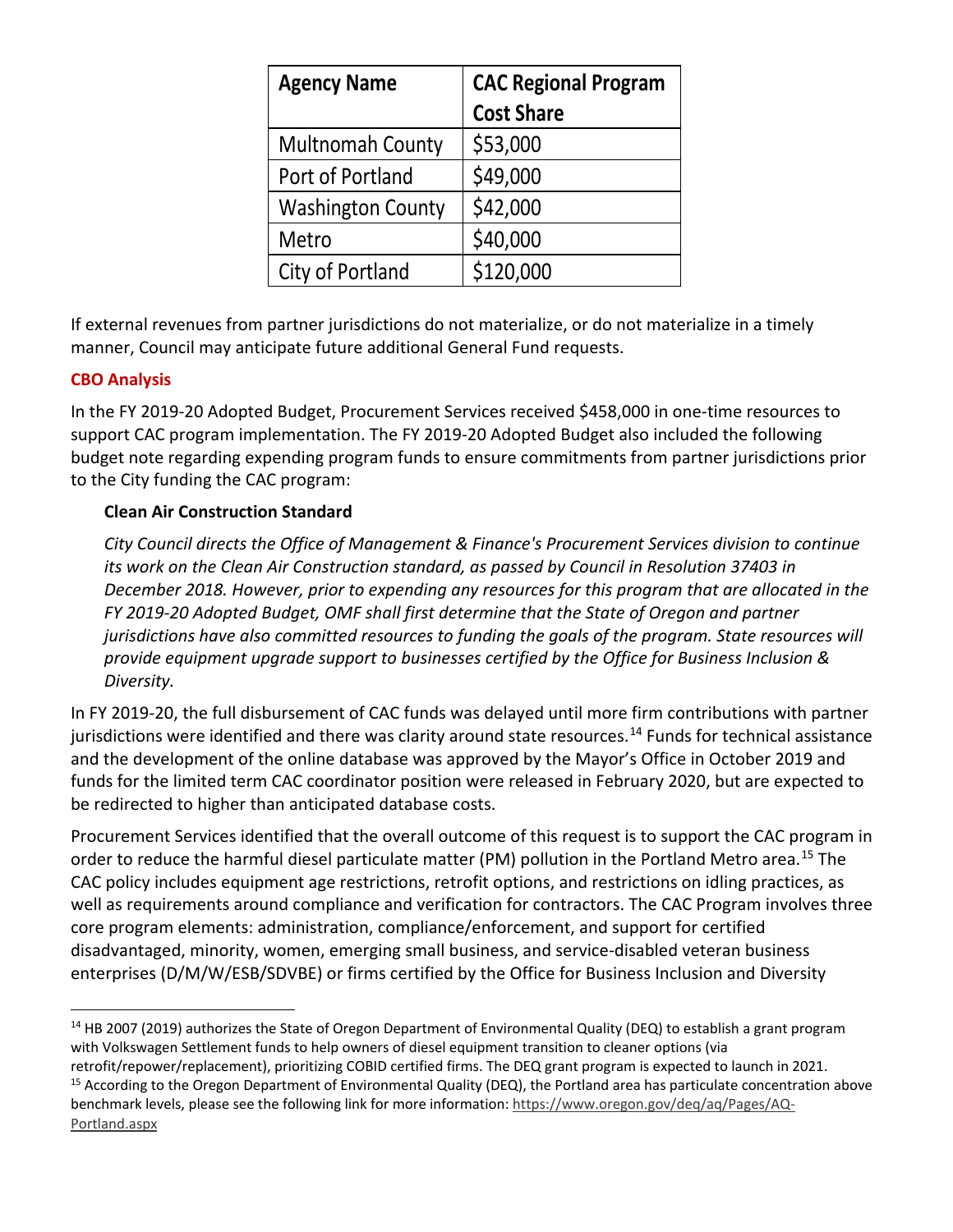#### (COBID).

Accomplishments of the program to date include the following: regional program design, finalization of a CAC IGA document, a request for information (RFI) for Online CAC Database, and creation of CAC program outreach materials for the contractor community. The CAC program is currently developing a template for contract specifications, the COBID technical assistance program, a Request for Proposal (RFP) for the Online CAC Database. The CAC workplan over the remainder of 2020 is largely focused on establishing the Online CAC Database and beginning assistance programs for COBID firms to help comply with the CAC requirements.

This request includes \$136,184 in additional ongoing General Fund resources (\$62,090 discretionary, \$74,094 overhead). Combined with the expected intergovernmental resources from partner jurisdictions (described in the offset summary above), total requested resources are \$327,782. The combined resources are requested to fund 1.0 FTE Coordinator I – NE to administer the program on behalf of the City and regional partners (\$110,092) and materials and services to support the Clean Air Construction Online database, technical assistance, stakeholder outreach education materials, and other program elements (\$217,690).

In the FY 2019-20 OMF budget review, CBO highlighted potential downsides to the program structure, including higher per contract costs to the City as a result of the policy, that the City may be assuming financial risk on behalf of other jurisdictions, and the relative limitations to the standard covering only publicly contracted construction.<sup>[16](#page-17-0)</sup> While CAC program development has addressed some of these elements, CBO still has existing concerns, including increased costs to contractors and the City for policy implementation and the overall impact of the CAC on reducing particulate matter, given the limited amount of construction activity this standard regulates.

Upon passage of the Clean Air Construction standard, it was noted there were likely substantial costs associated with implementing the proposed amendments to the City's [Sustainable Procurement Policy,](https://www.portlandoregon.gov/brfs/37755) but that the Procurement Division had not fully evaluated or quantified these costs at that time. As a result of this policy change, the City may face higher per-contract costs as firms adjust to these requirements, but the amount of these higher costs are unknown. In other regions where similar policies have had the greatest impact, they are typically led at the state level to ensure that a critical mass of diesel emitters are affected by the policy change.<sup>[17](#page-17-1)</sup> Based on the [Cumming Construction Market Report](https://ccorpinsights.com/regional/portland/) infrastructure construction represents approximately 18-20% of Portland area construction expenditures. Procurement Services states that once equipment complies with the CAC, it is appropriate to assume that cleaner equipment is used on other, non-City or non-public construction projects.

The City elected to take a lead role on the CAC due to the City's large volume and variety of construction projects and Procurement Services' history of serving as a regional leader on construction-related programming. Procurement Services states that if additional General Fund resources are not approved, the Clean Air Construction Standard will not be implemented, or implementation will be significantly delayed until another agency assumes the lead agency role. Procurement Services identified that risks to delaying implementation of the program include: 1) dissatisfied climate action stakeholders, who have already voiced significant concerns over the long implementation timeframe for the Standard; 2) continued health and associated cost burdens on society due to unhealthy levels of diesel particulate matter in the Portland metro area 3) prolonged poor air quality impacts on the community.

In general, the CAC program is well-planned, and the intent to reduce diesel particulate matter pollution

<span id="page-17-0"></span><sup>&</sup>lt;sup>16</sup> For CBO's full FY 2019-20 OMF budget review, please see:<https://www.portlandoregon.gov/cbo/article/714618>

<span id="page-17-1"></span> $17$  Examples include the State of California and the Province of British Columbia.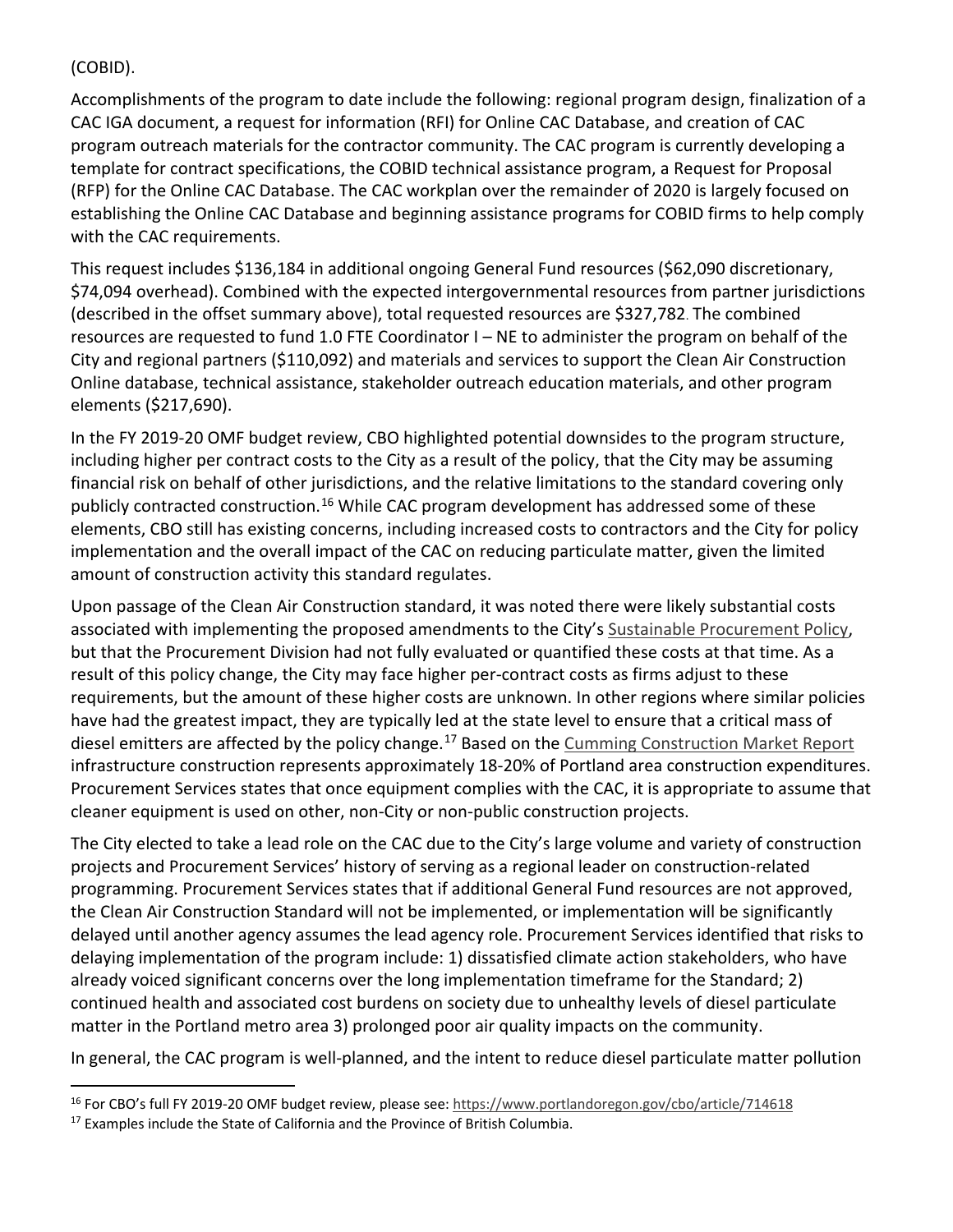in the Portland metro area aligns with Citywide climate goals and strategic plans. The United States Environmental Protection Agency reports that every dollar invested in reducing diesel pollution has a \$10 return on investment; though these returns will likely not accrue to the City in a financial sense, there is clear benefit to the region as whole. The bureau also identifies several performance measures for the program that will allow the City to evaluate its investment. These include:

- 1. Percent of applicable equipment on City (and regional partner) construction projects that meet the Clean Air Construction requirements, and
- 2. Estimated diesel PM emission reductions based on the use of equipment replaced or upgraded with emission controls to comply with the Clean Air Construction requirements.

In terms of measuring the outcomes, the online contractor equipment registration currently in development as part of the CAC Program, and further supported by the requested resources, will enable applicable tracking and reporting.

CBO does note that some program elements remain uncertain and may result in either an increase or decrease in resources required for CAC program administration in the future.

- **Vehicle Equipment Registration Fees:** Vehicle and equipment registration fees associated with the program could provide a potential funding stream that may support the City's General Fund contribution to the program in the future. However, the bureau notes that there is currently low confidence in estimates of how many pieces of equipment and vehicles will be registered through the program, so it is not including this revenue as part of this request. The bureau states that any potential program fund surplus is addressed through the draft IGA, with priority given to investing any revenue in assistance programs for COBID firms. The Division expects to have a clearer estimate regarding revenue from registration fees in late 2021 or early 2022 as January 1, 2021 is the start date for the first CAC engine requirement and it will need six months to a year of data in the CAC registration database before making a sound estimate on future revenue levels.
- **Program Scale:** With any new program, there is the potential that future year costs of program administration will fluctuate as the program becomes more developed; CBO notes that this may occur with the CAC program. However, Procurement Services has a high degree of confidence that future year General Fund costs will be in line with the current request. It anticipates that any future fiscal year increases in program costs will be offset by program revenues from the planned registration fee, as well as additional agency partners over time. Council could consider funding this request on a one-time basis until program development costs are more solidified. However, Procurement Services states that multiple program elements dictate an ongoing commitment from the City, especially as the CAC standard is phased in over multiple years. CBO notes that the appropriate level of administrative resources may need to be reevaluated by Council and the bureau in future years.
- **State Level Policies:** The CAC could be affected by future state-level policies that address diesel particulate matter, although Procurement Services believes that State legislation is not likely to occur in the near future. Over the past decade, the City and its regional partners have lobbied the state legislature to regulate dirty on-road and non-road diesel equipment, but legislation has failed, resulting in the City's regional approach to this issue. In 2019 the Oregon Legislature passed HB 2007, which tasks the Oregon Department of Environmental Quality with several new programs and requirements to reduce harmful emissions from diesel engines. This includes new on-road diesel regulations for State construction projects, a grant program for diesel engine retrofits or replacements, and other related programs. In general, HB 2007 doesn't specifically affect the CAC,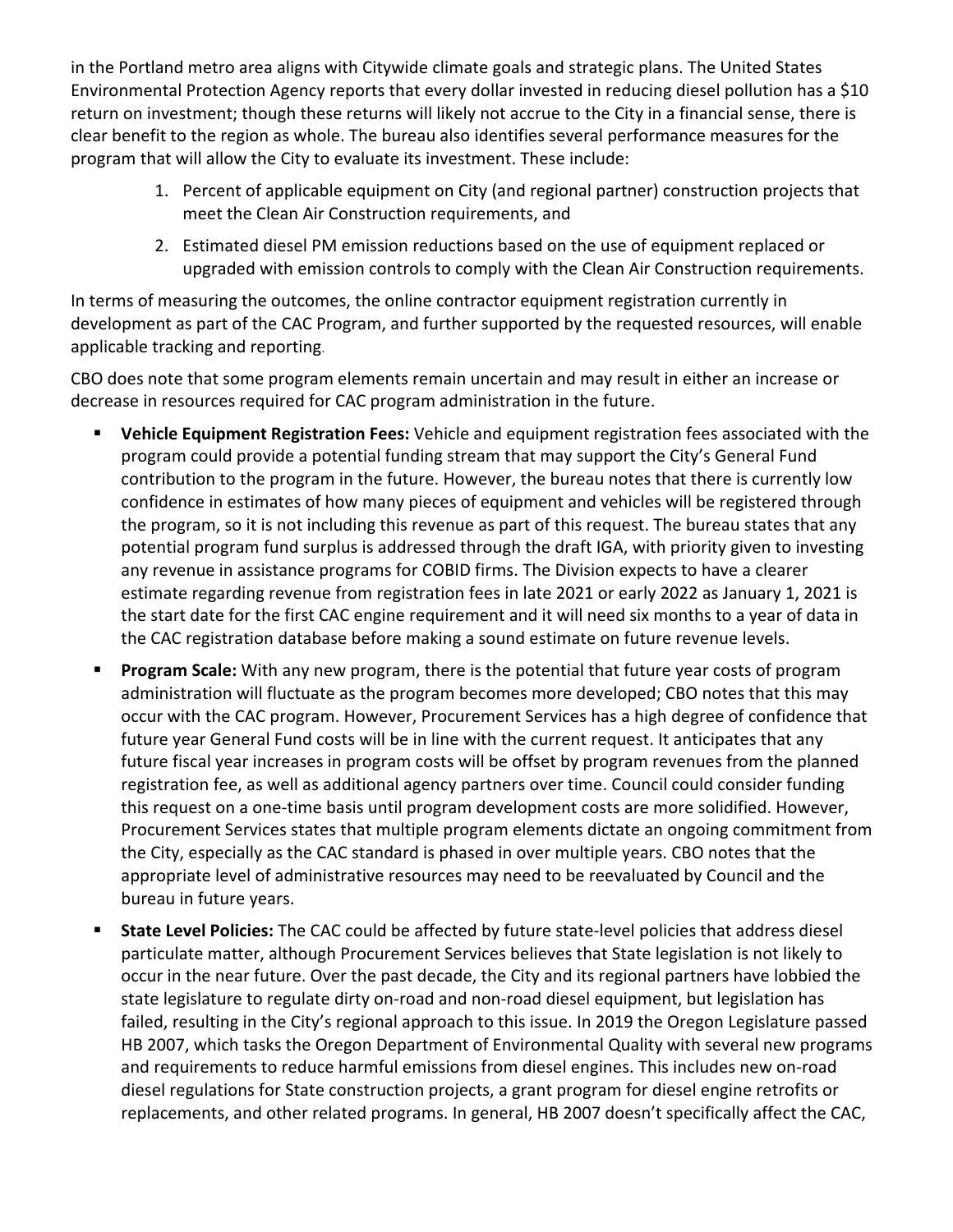although on-road regulations in HB 2007 are more stringent than the CAC; there are some contractors that may have to comply with both standards.

CBO recommends that Council consider fully funding this package if resources are available, for a total ongoing investment of \$136,184 in General Fund and \$191,598 in external resources. The ongoing General Fund requirements are split between discretionary (\$62,000) and overhead (\$74,000).

Limiting diesel particulate emissions in the Portland metro area is important for the health and quality of life for Portland residents. Council has already authorized the new Clean Air Construction Standard, and full implementation will require staff time to support and monitor. Careful consideration has been given in requesting these resources in terms of the program design and impacts on historically under-served communities. The proposed outcomes of this program are supported by data and evidence and address Council priorities.

#### **CBO Recommendation: \$327,782 ongoing | 1.00 FTE**

## **Revenue – Maintain Current General Fund Revenue Collection Levels**

*\$1,182,218, 8.00 FTE*

#### **Request Summary**

The Revenue Division is requesting \$1.2 million additional General Fund resources (\$753,815 in ongoing General Fund resources and \$428,404 in one-time General Fund resources) to maintain current revenue collection staffing levels.

There are two main components to this request:

- 5.0 existing permanent FTE for revenue collection, \$753,815 in ongoing General Fund resources (2.0 FTE Revenue & Tax Specialist IV, 3.0 Revenue & Tax Specialist III)
- 3.0 Limited Term Business License Tax collection FTE, \$428,404 in General Fund one-time resources (2.0 FTE of Revenue & Tax Specialist IV, 1.0 of Revenue & Tax Specialist III)

Included in these requests are \$372,000 in materials and services budget; \$214,000 is internal bureau overhead costs (i.e. management support, space rent), and \$158,000 are materials and supplies associated with the staff and program.

#### **Offset Summary**

The Revenue Division did not identify an offset to defray the cost of this request. The Revenue Division noted that tax collection compliance may suffer if staffing levels are not maintained but did not identify any potential offsets across OMF's \$24 million General Fund budget.

#### **CBO Analysis**

The Revenue Division administers business taxes for the City of Portland and Multnomah County. It also administers special taxes such as occupancy taxes for hotels, B&Bs, and vacation rentals, and two enhanced services districts: Clean & Safe District and Lloyd Improvement District. The bureau notes that the existing 8.0 FTE in this decision package would be laid off without additional funding; these 8.0 FTE comprise 27% of the staffing for the Business License Tax (BLT) program. City financial policy dictates that revenue-generating functions be given high priority during budget development [\(FIN 2.06\)](https://www.portlandoregon.gov/citycode/article/200836). For this reason, CBO has recommended for multiple staff increases in the Revenue Division in recent years. CBO's FY 2020-21 recommendations are in line with this approach.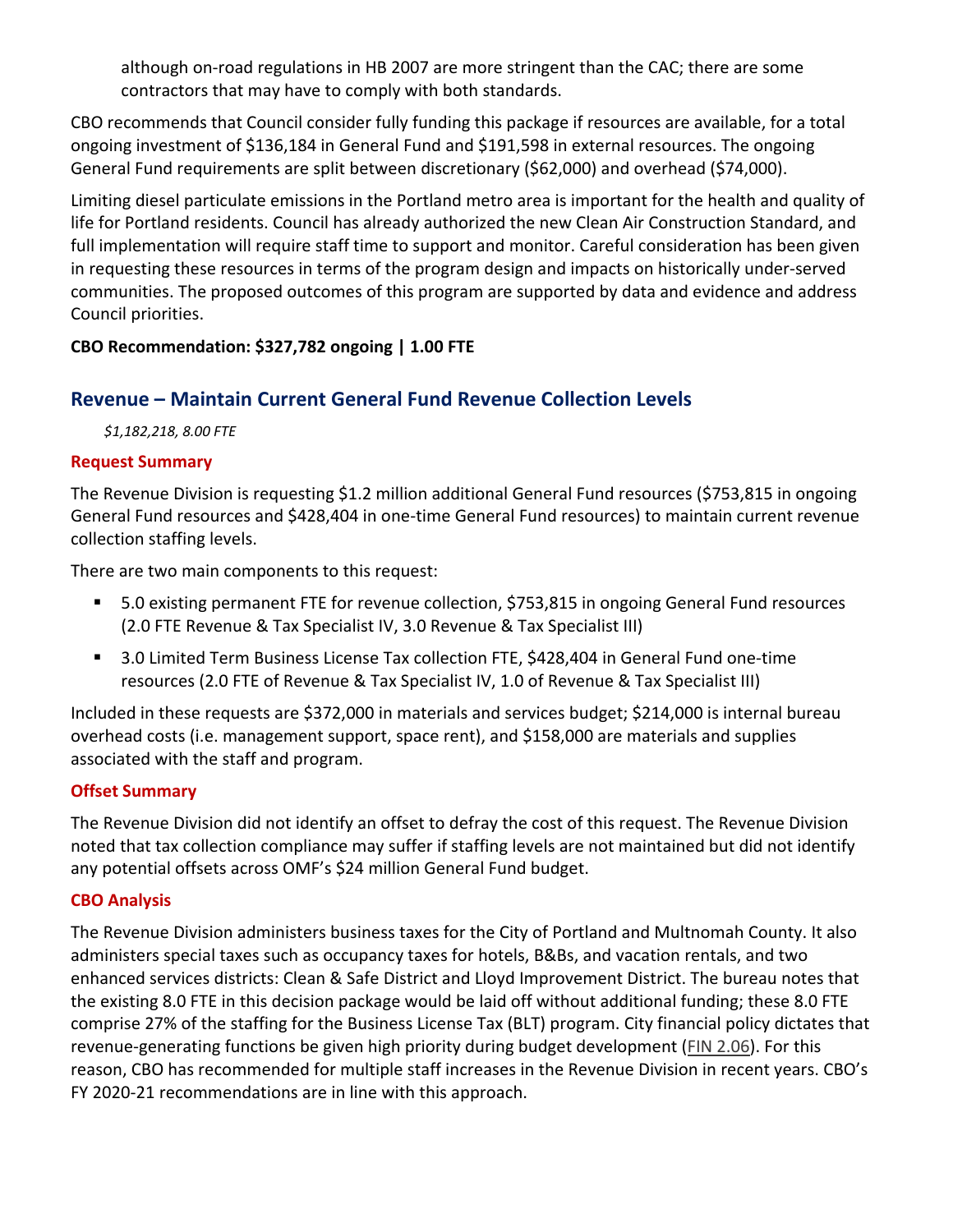Additional analysis and recommendations on the two components of this ask are below:

#### **Funding Limited Term Tax Collection Specialists**

Beginning in FY 2018-19 Council allocated one-time General Fund resources for 3.0 FTE of additional revenue collections specialists to accommodate the increase in customer service facing workload as a result of dramatic increases in the number of business license tax accounts. The bureau requested these one-time resources for a total of three fiscal years, to align with the implementation of the Integrated Tax System. At the time of the bureau's FY 2018-19 request, CBO recommended funding with the noted expectation that the Division would report back to Council on the impact of these positions with regard to compliance rates and preserved revenue collection, prior to requesting additional funds in future years.

These FTE were funded again in FY 2019-20 based upon an apparent increase in compliance rates shown from adding the 3.0 positions in FY 2018-19, as estimated compliance rates were 83% in February of 2018, compared to 92% in February 2019. At the time of FY 2019-20 budget development, CBO recommended an additional year of one-time resources to support these positions as requested, but noted the need for these positions to be re-evaluated in FY 2020-21. According to the Revenue Division, as of February 2020, the BLT compliance rate is 89%, down from 92% in February 2019, but still more in line with historical norms than the February 2018 compliance rate low of 83%. In addition, BLT tax account creation saw a larger increase this year; as of February 2020, there are 136,563 BLT accounts, up 7,921 total accounts from February 2019. For comparison, BLT accounts only increased by 748 from February 2018 to February 2019. The large increase in BLT accounts between February 2019 and February 2020 could be a reason for the slight dip in compliance rates.

CBO recommends Council fund the \$428,404 in General Fund one-time resource for the 3.0 Limited Term Business License Tax collection FTEs as these resources have shown to have a positive return on investment for the City and due to the recent increase in BLT accounts. This is the final year of a threeyear request, and any future requests for additional tax collection staff should be evaluated once ITS has been fully implemented.

#### **Backfilling County Subsidization of Revenue Collection Costs**

The \$753,815 request for ongoing General Fund resources to fund 5.0 existing tax collection positions is the continuation of an issue raised in prior budget processes: the proportional allocation of costs between the City and County for tax collection services.<sup>[18](#page-20-0)</sup> City Council has directed, via budget note, the Revenue Division to achieve cost recovery with the County based on the proportion of business income taxes received by the City and County. Under this methodology, the County's proportional payment would be closer to \$2.5 million, based on a cost recovery expectation of 41% of the total \$6.1 million cost of providing this service<sup>19</sup>. The intergovernmental agreement (IGA) that governs this arrangement – currently on a one-year extension - requires annual payment from the County of approximately \$1.4 million.

#### Background

<span id="page-20-0"></span><sup>&</sup>lt;sup>18</sup> For previous CBO analysis on this topic please see the following links: [https://www.portlandoregon.gov/cbo/article/714618;](https://www.portlandoregon.gov/cbo/article/714618) <https://www.portlandoregon.gov/cbo/article/675824>

<span id="page-20-1"></span> $19$  The total BLT tax collected has historically been split between the County (41%) and City (59%). Beginning in tax year 2018, the City increased the percentage of BLT it collects from 2.2% to 2.6%. As City BLT collection increases, this split with the County will shift to closer to 36% (County) and 64% (City).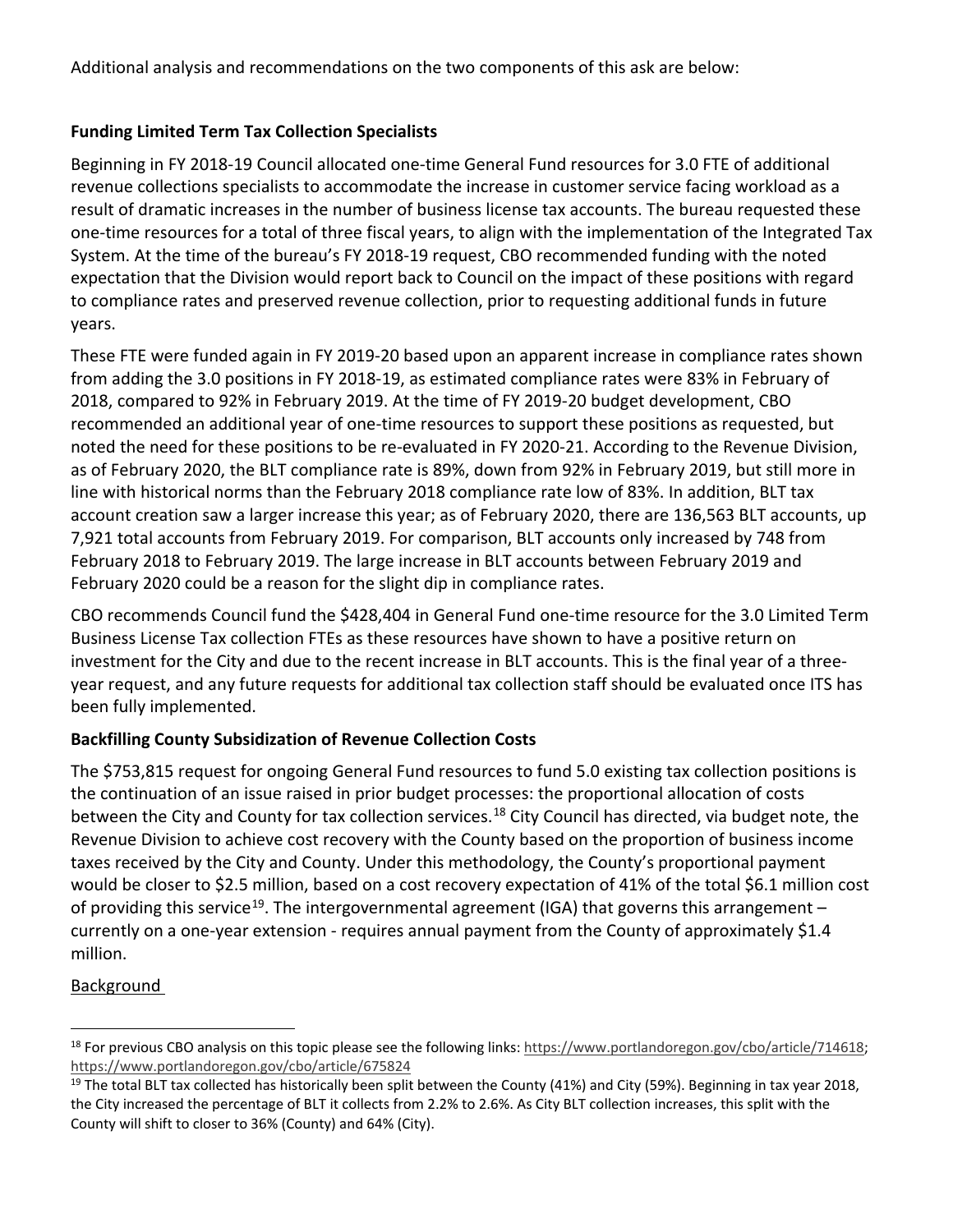In FY 2016-17, Council reduced the ongoing current appropriation level (CAL) target for the Business License Tax/Multnomah County Business Income Tax collection group within the Revenue Division and replaced it with one-time General Fund backfill resources (see budget note below). The goal was to encourage Multnomah County to contribute a higher proportion of the expenditures for collection of the combined tax.

#### **Multnomah County Tax Collection Reimbursement**

*Council directs the Office of Management & Finance - Revenue Division to renegotiate the intergovernmental agreement with Multnomah County for the collection of business income taxes. The updated agreement will be in place before the start of FY 2016-17 and will include full-cost recovery defined by the percent split of business income taxes received by the City and County. The new agreement will eliminate any General Fund subsidy for services provided on the County's behalf. The City Budget Office is directed to reduce the FY 2016-17 current appropriation level target for the Office of Management & Finance by an amount equal to the increase in resources received from Multnomah County per the new agreement.* 

This renegotiation with the County did not reach conclusion. In FY 2017-18, Council followed up with another budget note:

#### **Multnomah County Tax Collection Reimbursement**

*Council directs the Office of Management & Finance to renegotiate the intergovernmental agreement with Multnomah County for the collection of business income tax with the goal of achieving full cost recovery. Full cost recovery is defined by the percent split of business income taxes received by the City and County. Council also directs the City Budget Office to backfill the bureau's \$640,050 current appropriation level reduction on a one-time basis in FY 2017-2018 and FY 2018-19.*

This renegotiation with the County also did not reach conclusion and resulted in the following budget note in the FY 2019-20 Adopted Budget:

#### **Multnomah County Tax Collection Reimbursement**

*In accordance with prior year budget notes, Council directs the Office of Management & Finance to renegotiate the intergovernmental agreement with Multnomah County for the collection of business income tax with the goal of achieving full cost recovery. Full cost recovery is defined by the percent split of business income taxes received by the City and County. Cost recovery should be achieved as part of intergovernmental agreement negotiations prior to June 2020, and OMF may include nonremittance of funds as an option for achieving cost recovery. Bridge funding for the County's portion of costs are included in the bureau's FY 2019-20 budget on a one-time basis.*

The FY 2018-19 IGA with the County was extended for another year (through FY 2019-20), with a 5% increase over the previous cost-sharing contribution. Per the IGA, the total amount received from the County is approximately \$1.35 million; this agreement will expire on June 30, 2020. As of February 2020, renegotiation conversations with the County remain uncertain.<sup>[20](#page-21-0)</sup> The future of the IGA with the County, including its length and annual payment are currently unknown. Given the uncertainty regarding FY 2020- 21 revenues from the County, the Revenue Division has requested resources to maintain collection levels.

Absent the requested resources, staffing levels in the Revenue Division would be reduced, and collection rates may suffer as a result. The City and County's tax codes are in conformity and 95% of tax accounts

<span id="page-21-0"></span><sup>&</sup>lt;sup>20</sup> The City's negotiation team includes the Chief Administrative Officer, Chief Financial Officer, and the Revenue Division Director.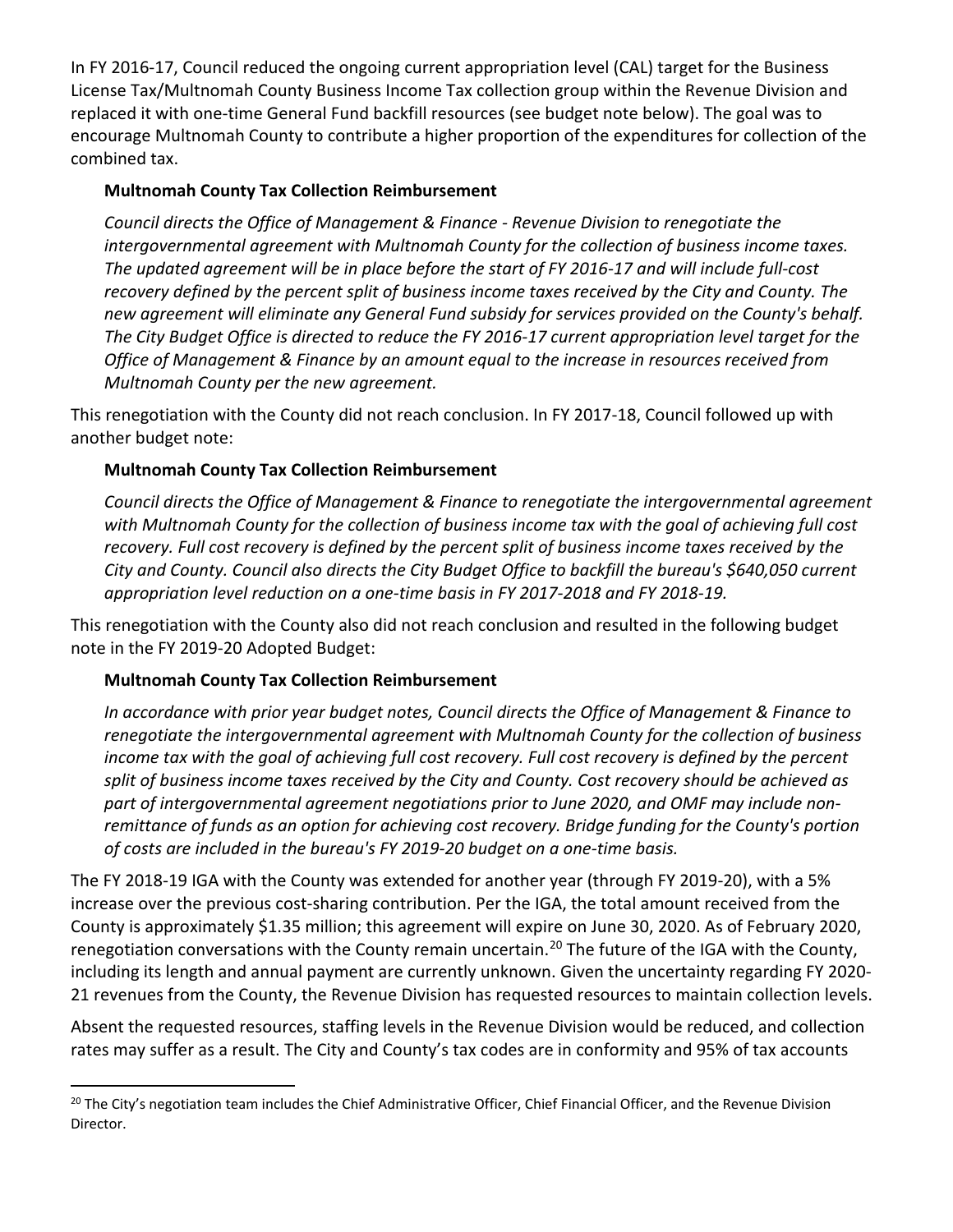are joint, so there is limited potential cost-savings from not enforcing the County's tax code, as the City's workload would not be significantly reduced. However, if the City stopped collecting Business License Taxes on behalf of the County, the City would not recover the approximately \$1.35 million in revenue that the County currently provides to the City for tax collection services as outlined in the current IGA.

In line with CBO's FY 2019-20 recommendation, for FY 2020-21 CBO recommends that bridge funding for the County's portion of costs in the amount of \$753,815 be included in the bureau's FY 2020-21 budget on a one-time basis with the expectation that the Revenue Division continue cost recovery negotiations with the County prior to June 2021. It is anticipated that the County may increase its Business License Tax rate, which may provide new resources for the County to fund proportional cost-sharing with the City for tax collection services. CBO also notes that, while the City is dependent on existing revenues from the County to fund tax collection services, the City has not exercised the option of non-remittances of funds outlined in the FY 2019-20 budget note. The Revenue Division's interpretation of the current IGA does not allow for non-remittance of funds, but this option could be explored as part of renegotiation of the IGA prior to its expiration in the summer of 2020. Alternatively, Council could consider funding this request with ongoing resources, which would signal an end of negotiations on cost recovery to the County.

CBO anticipates that the Revenue Division will submit an ongoing request as part of the FY 2021-22 budget process if no progress is made with the County as part of the IGA renegotiation. It seems plausible that with the Integrated Tax System (ITS) fully implemented, the Revenue Division can maintain tax collection levels with fewer staff resources, reducing some portion of the overall request for revenue collection FTE in this package. The ITS project may result in a relative decrease in required customer service support due the availability of modernized e-filing, and other benefits. The current go-live date for ITS is August 17, 2020, with stabilization efforts planned through June 30, 2021. In FY 2021-22 budget development, the City will have more clarity around ITS efficiencies, which could impact a longer-term funding strategy. The revenue collection staffing levels should be reevaluated by Council and the bureau at this time.

CBO also notes that the Revenue Division is projected to have significant non-project underspending in personnel services in FY 2019-20; these resources could be reprogrammed to cover some or all of the additional requested positions in this package.

#### **CBO Recommendation: \$1,182,218 one-time | 8.00 LT FTE**

## **Facilities Services Core Operating and Climate Investments**

*\$1,734,808 one-time and \$452,194 ongoing, 4.00 FTE*

#### **Request Summary**

This decision package requests \$452,194 in ongoing interagency revenue and \$1.7 million in one-time cash transfer resource across customer bureau funds. \$1.1 million of the cash transfer revenue is requested from the General Fund on behalf of General Fund bureau customers. In addition, the request includes a \$400,000 draw on the Facilities Services Operating Fund reserve. Requested resources will support the following:

- 1) An Asset Management Software System;
- 2) Facilities Condition Assessment for all Facilities-owned properties; and
- 3) 2.0 Limited Term staff to support the procurement and initial implementation of the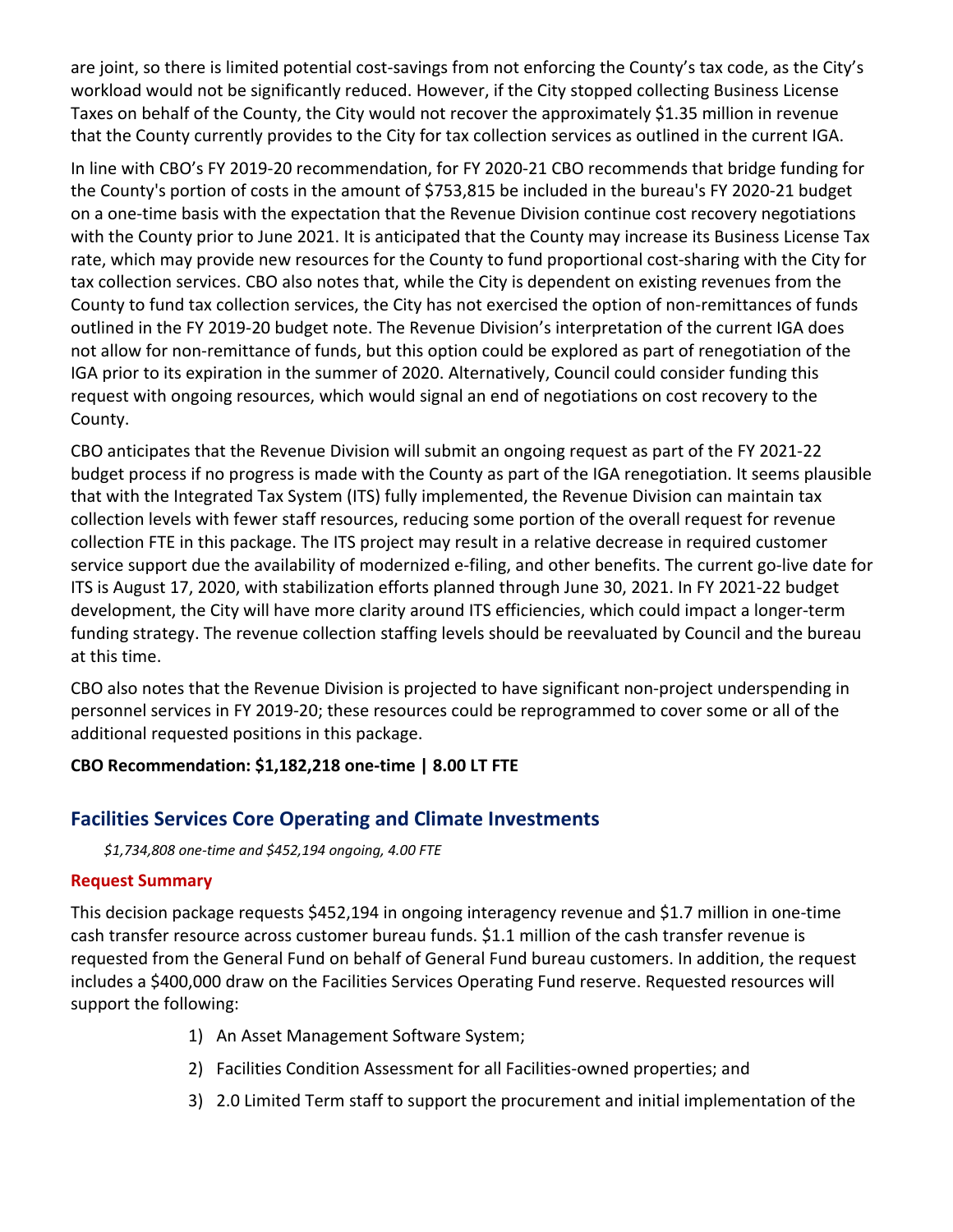Asset Management Software and Facilities Condition Assessment and 2.0 permanent FTE to manage the Facilities' Asset Management System and operationalize the facilities condition assessment findings.

#### **Offset Summary**

For the one-time portion of the request, the decision package includes a \$400,000 one-time contribution from the Facilities Service Fund's operating reserve balance. The Facilities Services Operating Fund operating reserve balance is currently \$2.6M. Per OMF's internal policies, a 5% operating reserve needs to be maintained.

For the ongoing portion of the request, the estimated ongoing interagency impact to General Fund bureaus is \$292,000. This is not a direct General Fund request; no offset option was required.

#### **CBO Analysis**

This request from the Division of Asset Management (DAM) provides Facilities Services with foundational tools to build its asset management program. While this package does not directly address the City's climate related goals, investing in these tools would help the City to make better informed decisions that advance its climate goals. The package has three components:

1) **Facilities Condition Assessment (FCA)** for all Facilities-owned properties to assess the basic condition, energy performance, ADA performance, and seismic resilience of critical facility asset and buildings. This information is elemental for crafting facility safety and long-range plans, so that the City can make informed decisions like investing in energy efficiency or projects supporting disaster resiliency. Done absent an FCA, these investments may appear to be good-value projects in facilities that need substantial rehabilitation.

CBO notes that Facilities conducted a condition assessment in 2015, however, the findings from the assessment were not fully operationalized as the bureau lacked an asset management software system to store the information that was collected. The other component of this package addresses that need.

2) **Asset Management Software System (AM)**. AM Systems house system of record data for critical assets, such as asset location, nameplate, and FCA information. It also allows for asset work order development and completion from customer bureaus and/or preventative maintenance, tracks asset costs, and provides for performance measurement and reporting capability. Without an AM system, there is nowhere to store or analyze data FCA data.

CBO notes that the focus of this request is an AM system for Facilities owned assets. This approach differs from a previous effort led by OMF to implement an Enterprise Asset Management Software System which stalled after several customer bureaus expressed concern regarding the proposed software solution. While this decision package would directly benefit Facilities' asset management program, this investment has ancillary benefits that would help the city as whole. DAM has indicated it plans to engage bureaus that might use the AM in the development of technical business requirements for the procurement. Other bureaus, such as Portland Fire and Rescue, BES, PBOT, Police, and Parks have also expressed interest in potentially procuring AM and FCA services from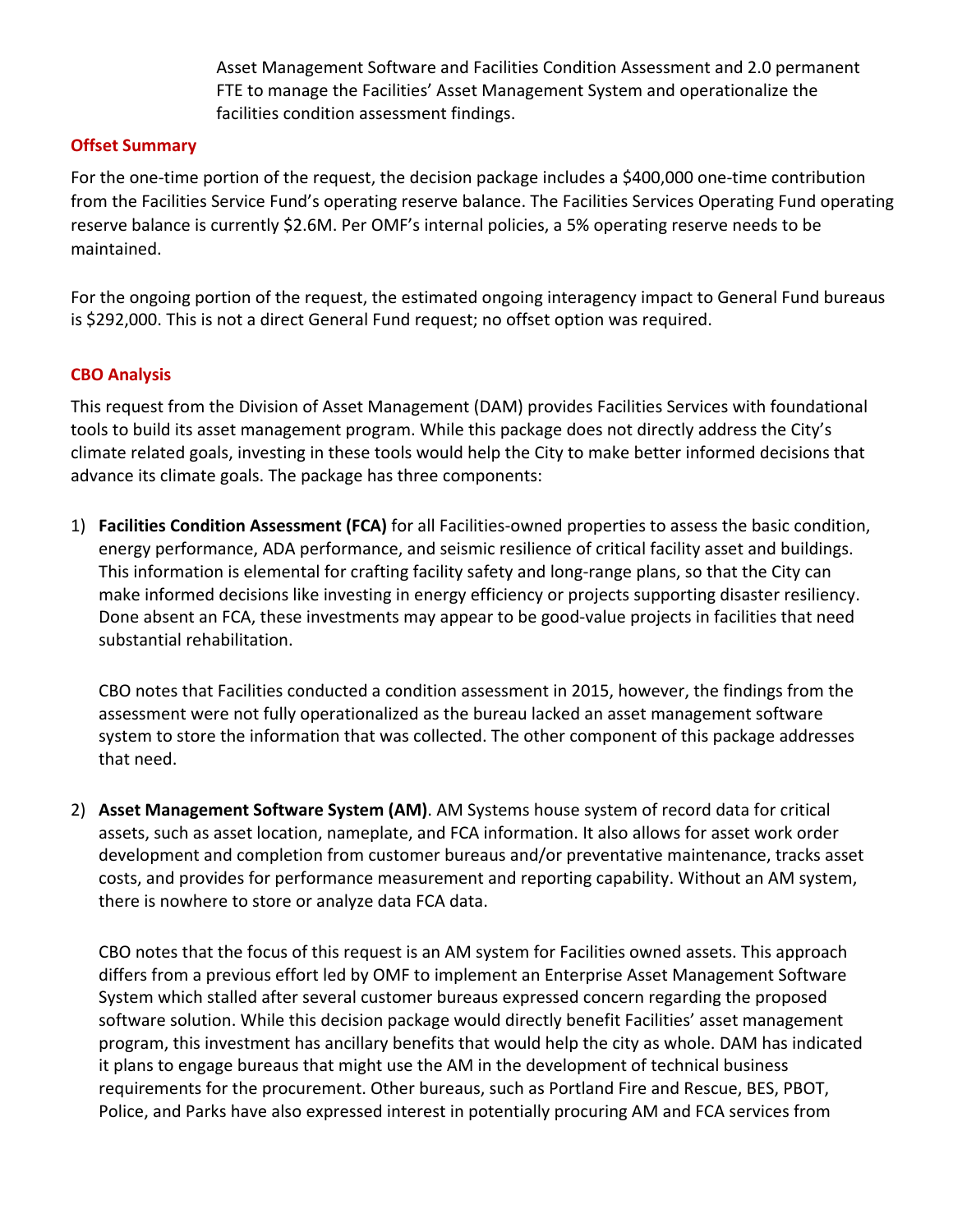Facilities for help managing properties that are outside of Facilities' purview. This would be an important step in bureaus managing their facilities to comparable core standards.

3) **Staff support** for the procurement and implementation of an AM system and updating FCA's data. The package includes two limited duration staff to launch and run these projects with permanent FTE needed to manage the AM system and operationalize FCA findings. The goal is for these support staff to specify, procure and onboard the AM and FCA functions over the next thirty months (January 2020 – June 2022).

A few years ago, Facilities added an Asset Management Coordinator position. Per DAM, the position is being reclassified to assist DAM leadership with analytical support and coordinator capacity. The position will be open for recruitment in July 2020 as a limited term position focused on revisiting the business and rate models for both organizations, including developing a current and future state assessment, researching best practices for fleet. In FY 2022-23, this role will be converted to a Facilities Portfolio Management Analyst.

Careful consideration has been given in requesting these resources, which are foundational to developing better practices across Facilities' asset management program. While near term impacts to the City's climate goals are not anticipated as a direct result of this investment, the Division of Asset Management will be better positioned to make progress on these goals at future decision points.

CBO recommends one-time funding for this request of \$1.7 million in FY 2020-21, including \$1.1 million in General Fund resources, and 2.0 limited term FTE. The remaining \$600,000 in one-time resources are cash transfers from customer bureaus; major contributors are Development Services, Transportation, and the Water Bureau. Including the \$400,000 draw from operating reserves, total expenses for this request are \$2.2 million.

CBO also recommends additional position authority for 2.0 permanent FTE but notes that the ongoing interagency revenues of \$452,000 that support these positions will not be phased in until FY 2022-23. These costs would be absorbed by customer bureaus absent other action.

#### **CBO Recommendation: \$1,734,808 one-time | 2.00 LT FTE, 2.0 FTE**

#### **Phase 2 Long Range Facilities Master Plan**

*\$175,000 one-time*

#### **Request Summary**

The Strategic Projects and Opportunities Team (SPOT) within the CAO's Office is requesting \$175,000 in one-time General Fund discretionary resources for consultant services to complete phase 2a of the Citywide Long-Range Facilities Plan (the Plan). The Plan is a multi-phase comprehensive assessment of the facilities needed to support the delivery of City services of the project. The full cost of this phase of the project is \$350,000. The bureau proposes using underspending in the FY 2019-20 budget to fund the other half of the project.

#### **Offset Summary**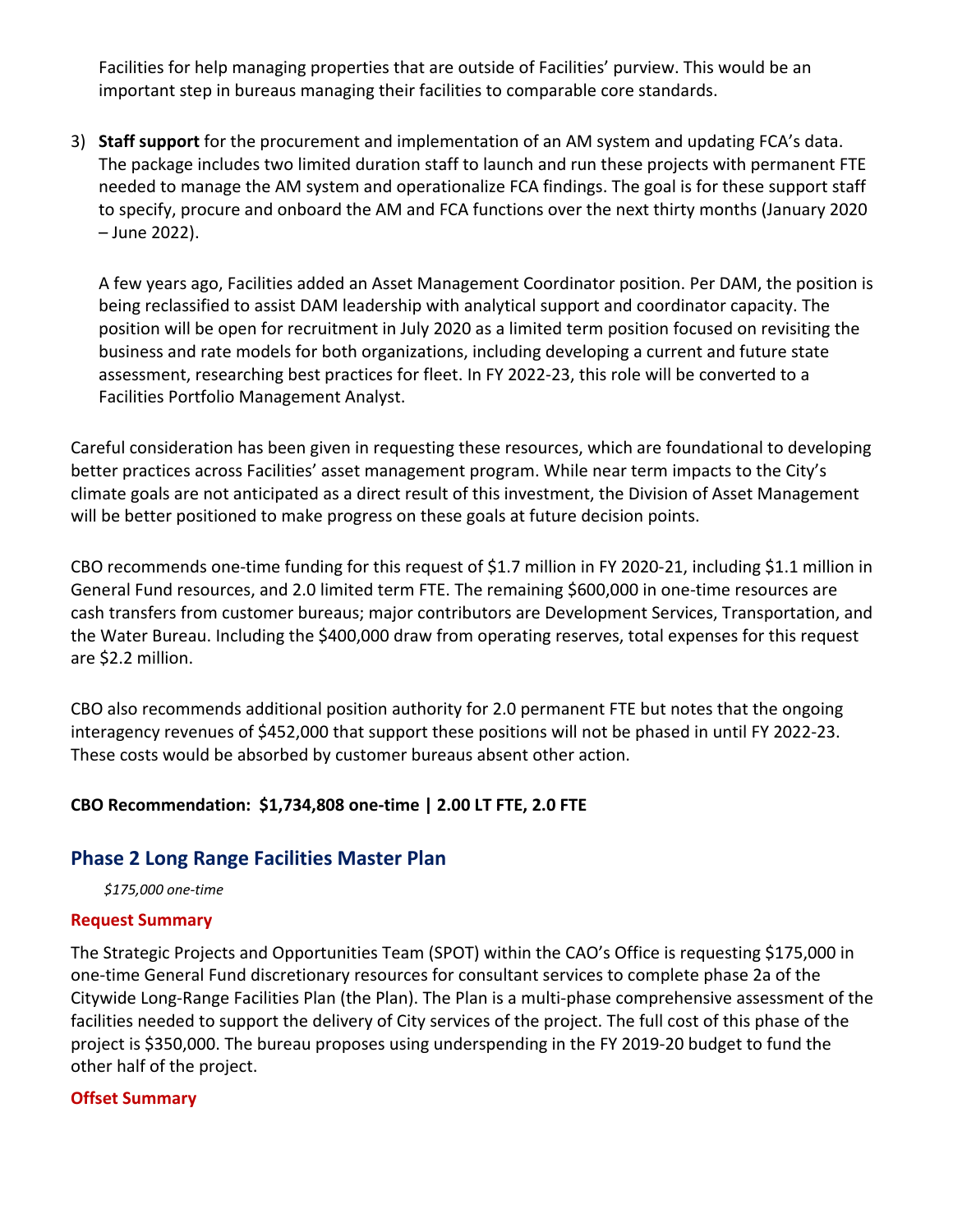No offset budgeted. The decision package references current year underspending that could be directed to fund \$175,000 of the \$350,000 total cost. This would require future Council action in Spring BMP and is dependent on actual underspending materializing as planned.

#### **CBO Analysis**

This decision package provides funding for the second phase, or Phase 2a, of the Citywide Long-Range Facilities Plan (the Plan). Phase 1, completed in January 2020, focused on establishing the facility needs of each bureau, cataloguing the existing facility portfolio and identifying the gap. Based on the information gathered, Phase 1 identified two key challenges that will require further exploration and refinement in Phase 2. The key challenges are: 1) downtown facilities are concentrated downtown and on the west side, east side communities most in need of services experience service accessibility challenges, and 2) operations and emergency response (operations buildings are aging, poorly configured, and poorly positions to serve future demand). The first phase of the project was funded with underspending in the CAO's Office and Facilities' FY 2018-19 budget.

Phase 2a of the Plan will advance key challenges identified in Phase 1 which includes the completion of the facilities needs assessment and the development of concept evaluations. Concurrent to this work is the completion of Facilities' condition assessment and asset management software, which are requested in a separate decision package, as well as condition assessment information from bureaus that own facilities. Using the information gathered in Phase 2a, including from concurrent projects, i.e. completion of condition assessments on the City's existing portfolio, the project will transition to Phase 2b/3: Master Plan, Investment Plan, and Decision Tool. The bureau expects this Phase 2b/3 to begin in FY 2022-23. CBO notes that the full cost of the Master Plan is unclear; however, it is assumed that work accomplished in Phase 2a will inform future cost estimates.

CBO recommends that Council consider funding this package. This project, if done successfully, will provide a long-range strategy for City facility management to support the delivery of City services. Funding for this phase of the project is an important step in achieving the project's desired outcomes. If funding from underspending does not materialize in the FY 2019-20 Spring BMP, CBO recommends the bureau utilize underspending in the FY 2020-21 budget to fully fund this project.

#### **CBO Recommendation: \$175,000 one-time**

## **CityFleet Climate Investments**

*\$302,000, 2.00 FTE*

#### **Request Summary**

CityFleet is requesting \$302,000 in ongoing interagency revenue from Fleet customers to for 2.0 FTE (Analyst III and a Coordinator II) to develop and implement a plan to support green fleet conversion at scale, including a facility to handle additional electrical loads and accommodate RCNG operations. The staff will also enhance long-range vehicle acquisition planning practices and maintain fleet conversion trajectories that balance emission goals and conversion costs. The impact to General Fund bureaus is estimated at \$131,000.

#### **Offset Summary**

No offset was provided.

#### **CBO Analysis**

Council has indicated its support for ambitious action to tackle emissions, transitions to renewable energy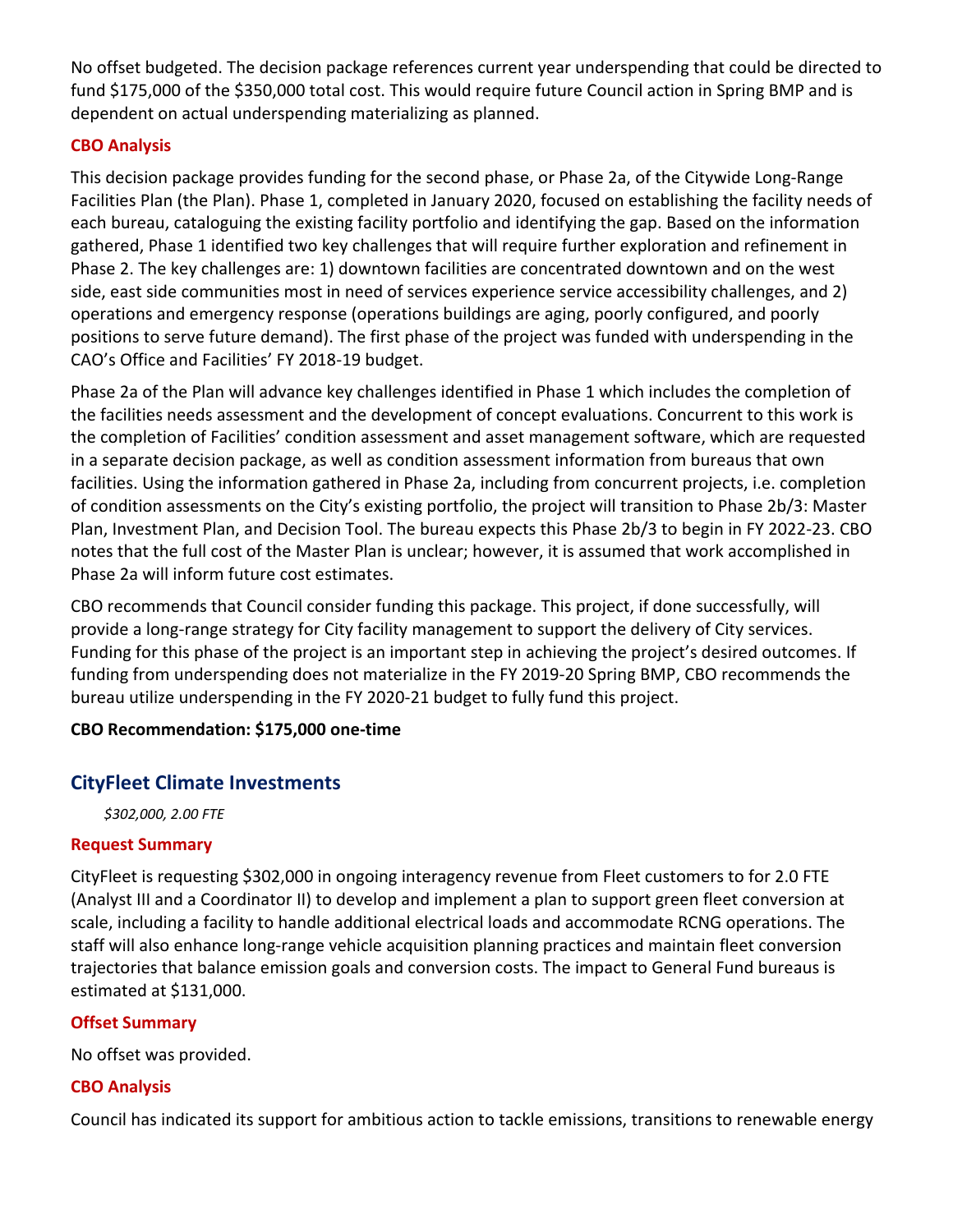resources, and address climate change. The City has a robust Climate Action Plan that includes a commitment to reduce local carbon emissions by 80% from 1990 levels. Council reaffirmed its commitment to this initiative in July 2017 (resolution 37289) and strengthened the emissions goal to meet 100% of community-wide energy needs with renewable energy by 2050. In February 2020, the Mayor released a draft Climate Emergency Declaration which amends the City's carbon reduction targets to at least 50% by 2030 and net zero emissions before 2050. It is expected that the resulting resolution will be considered for adoption by City Council on Earth Day, April 22, 2020.

The Analyst III position and the Coordinator II position would advance CityFleet's efforts to align itself with the City of Portland's carbon emission reduction goals. These positions would work on the following:

- Conduct routine, in-depth analysis of market trends for non-sedan vehicle procurements;
- Maintain fleet conversion trajectories that balance emission goals with conversion costs;
- Develop (in conjunction with customer bureaus) standardized "green" vehicles/equipment specifications;
- Enhance long-range vehicle acquisition planning practices;
- Participate in regional discussions about the charging infrastructure;
- Monitor fueling and fuel infrastructure strategy; and
- Apply for grant applications and other funding resources that can help offset green operations.

Customer bureau that rely most heavily on CityFleet services and carbon-based fuels are Police, PBOT, Water, and Parks. Work to advance the 100% renewable energy goal for City-specific functions is already underway; since FY 2006-07, emissions from the City's operations has decreased by over 41%. Vehicle fleet operations comprise approximately 20% of the carbon emissions generated by City activities and have declined by over 25% in the past decade.

CityFleet currently manages a fleet of over 3,500 vehicles and pieces of equipment. Of those approximately 300 are sedans. Since 2015, CityFleet and bureau customers have made significant progress transitioning their sedan fleet to electric/hybrid vehicles. Currently, 41% of sedan class vehicles in the City's fleet are plug-in hybrid or electric vehicles. While there is an initial price premium for electric/hybrid sedans, these vehicles have lower-life cycle costs than traditional sedans. The primary limiting factor for the sedan class is the cost and availability of the infrastructure to support the vehicles, i.e. charging stations; customer bureaus are reluctant to agree to additional sedan conversion goals absent clarity of where their charging needs will be met.

The remainder of the CityFleet's 3,500 vehicles and pieces of equipment are heavier vehicles and equipment, such as light duty trucks, heavy dump trucks, and patrol sedans (FIUs). One of CityFleet's goals is to develop a strategy for adopting the use of Compressed Natural Gas (CNG) for portions of the fleet. This presents a financial challenge for customer bureaus, as the cost for CNG vehicles can be as much as \$50,000 more than standard vehicles and the available infrastructure to support CNG vehicles and equipment is very limited.

In addition to considerations of total cost impact and the availability of the supporting infrastructure, any long-term strategy around fleet conversions should be informed by the cumulative change in total carbon emissions that could occur from vehicle conversions. Portland State University is conducting an initial assessment of a Green Fleet Trajectory Options Analysis on non-sedan asset classes. This project will develop a quantitative approach to balancing emissions reductions and conversion costs and make recommendations on how to proceed. PSU's trajectory model will be complete this summer or fall. The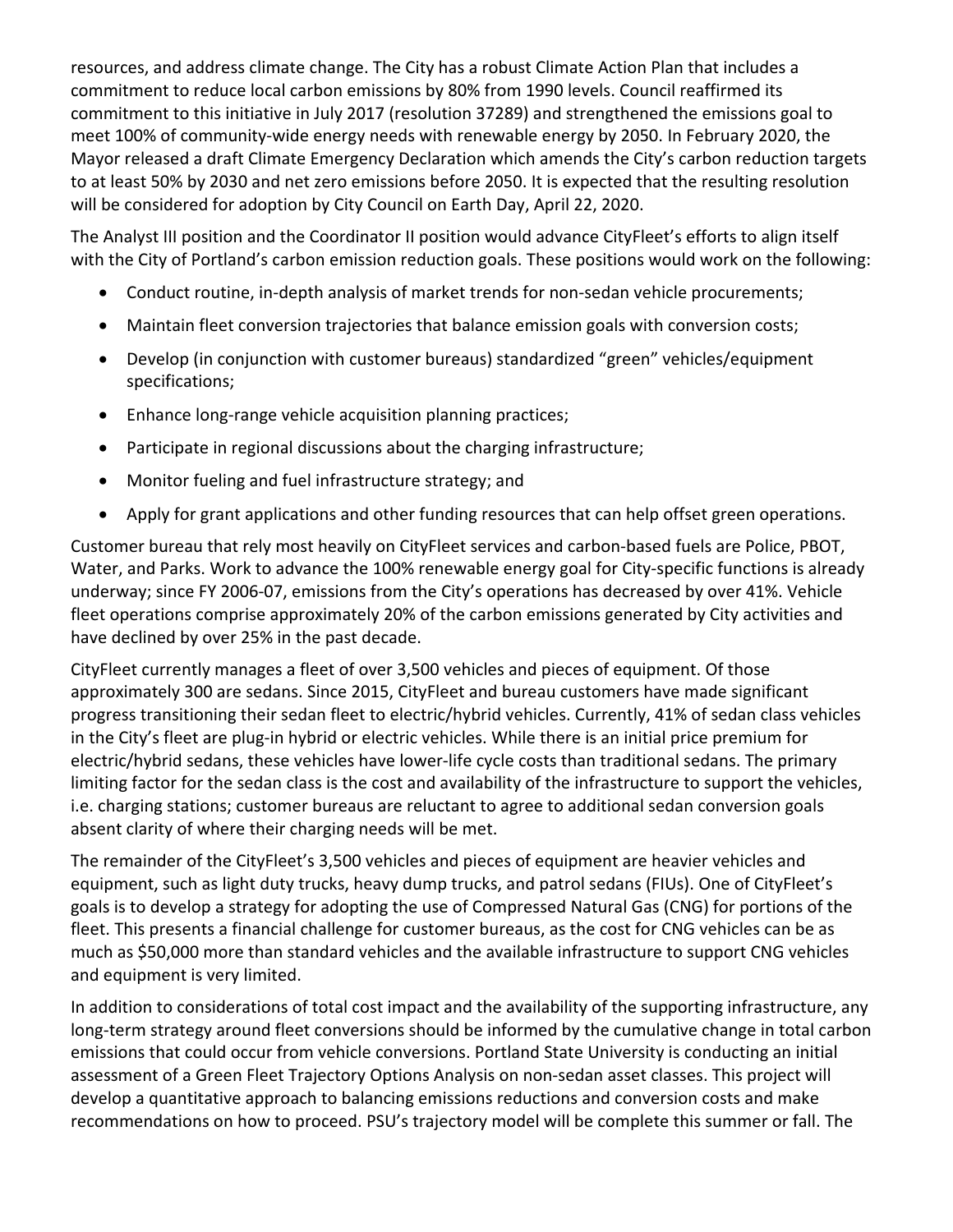City is also pursuing a partnership with Portland General Electric to explore how to develop charging infrastructure at scale and to develop relationships with other regional fleet institutions with comparable needs.

CityFleet noted in its submission that its dependence on ad hoc partnerships that utilize graduate students is not a sustainable solution to address this need. The bureau also noted in its submission that the absence of essential staff and a proper facility for CityFleet operations has resulted in a sustained inability to operate efficiently. For example, CityFleet does not have the staff to maintain the PSU modeling work or advance it to reach the City's emission and renewable energy goals. Further, there are many opportunities in the near term on which a dedicated analyst and coordinator could capitalize, including fleet conversion and trajectory analysis, grant opportunities, and participation in regional partnerships to develop charging infrastructure.

It's clear that both these positions would help to advance Council's goals and the Mayor's Climate Emergency Declaration goals related to carbon emissions and renewable energy. However, CBO is hesitant to recommend funding for two permanent positions when heavy use vehicles technology is still emerging and costly, and PSU's model that will help to inform recommendations is still in progress. Therefore, CBO recommends that CityFleet advance the planning and coordination around this strategy with a one-time increase in interagency charges to fund two limited duration positions. With these resources, CityFleet will be better positioned to develop a preferred conversion timeline that considers costs and carbon emissions and begin to develop plans for fueling and charging infrastructure. CBO also recommends that CityFleet continue to work with customer benefits to get buy-in and support for this work.

**CBO Recommendation: | \$302,000 one-time | 2.00 LT FTE**